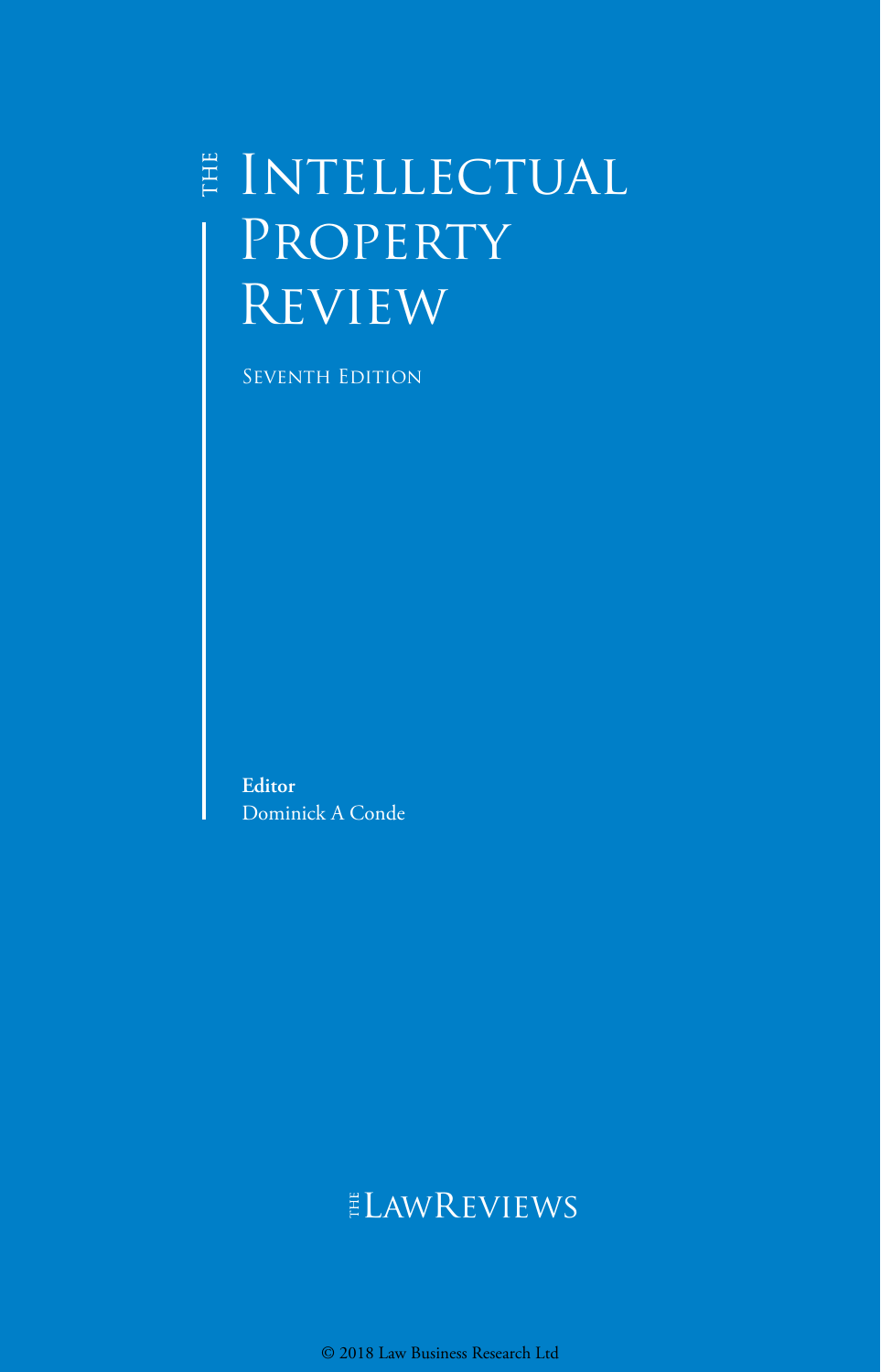# E INTELLECTUAL PROPERTY Review

Seventh Edition

Reproduced with permission from Law Business Research Ltd This article was first published in May 2018 For further information please contact Nick.Barette@thelawreviews.co.uk

**Editor** Dominick A Conde

# ELAWREVIEWS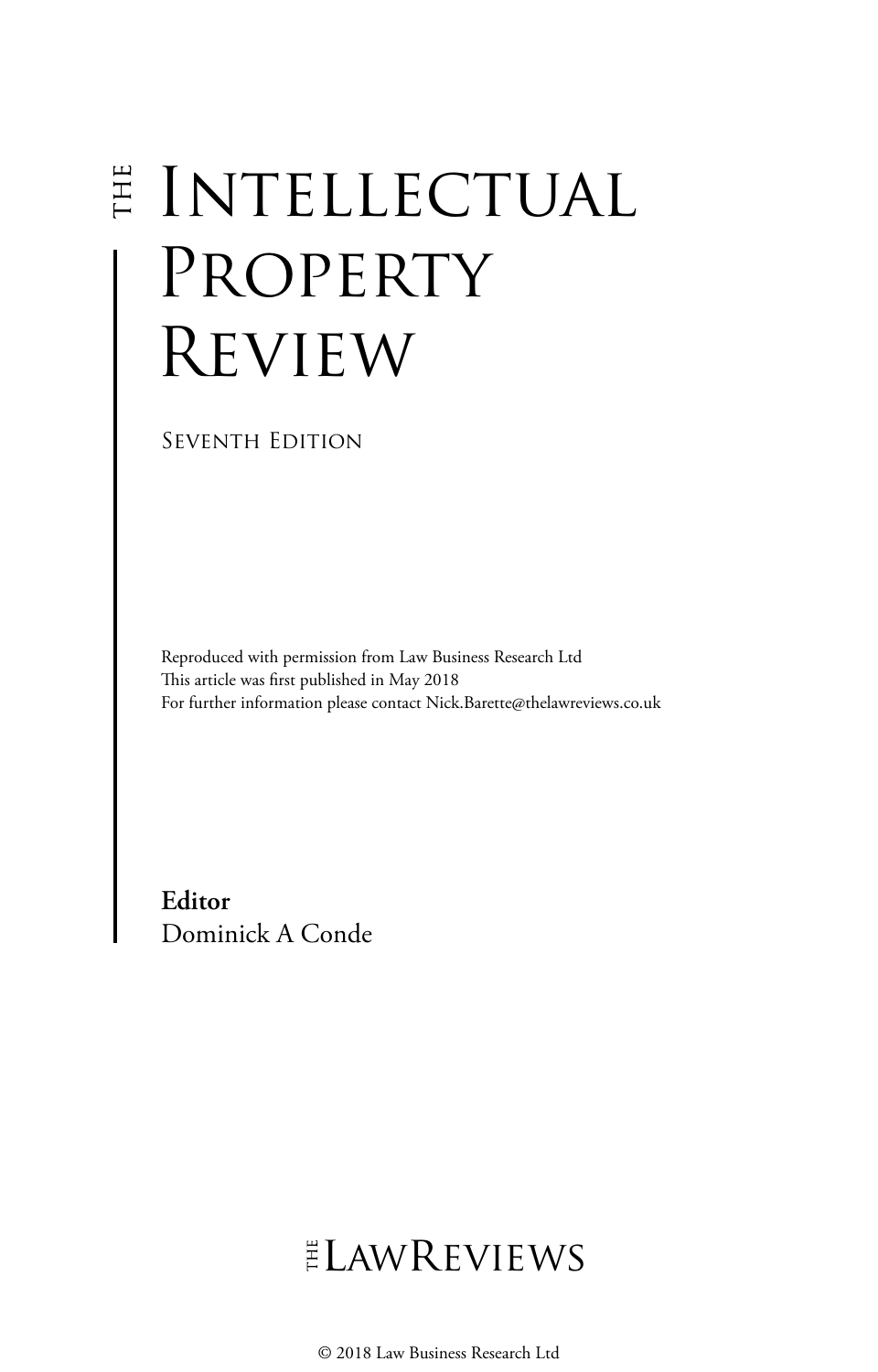#### PUBLISHER Tom Barnes

## SENIOR BUSINESS DEVELOPMENT MANAGER Nick Barette

BUSINESS DEVELOPMENT MANAGERS Thomas Lee, Joel Woods

> ACCOUNT MANAGERS Pere Aspinall, Sophie Emberson, Laura Lynas, Jack Bagnall

PRODUCT MARKETING EXECUTIVE Rebecca Mogridge

> RESEARCHER Arthur Hunter

EDITORIAL COORDINATOR Gavin Jordan

HEAD OF PRODUCTION Adam Myers

PRODUCTION EDITOR Anna Andreoli

> SUBEDITOR Janina Godowska

CHIEF EXECUTIVE OFFICER Paul Howarth

Published in the United Kingdom by Law Business Research Ltd, London 87 Lancaster Road, London, W11 1QQ, UK © 2018 Law Business Research Ltd www.TheLawReviews.co.uk

No photocopying: copyright licences do not apply.

The information provided in this publication is general and may not apply in a specific situation, nor does it necessarily represent the views of authors' firms or their clients. Legal advice should always be sought before taking any legal action based on the information provided. The publishers accept no responsibility for any acts or omissions contained herein. Although the information provided is accurate as of April 2018, be advised that this is a developing area.

Enquiries concerning reproduction should be sent to Law Business Research, at the address above. Enquiries concerning editorial content should be directed to the Publisher – tom.barnes@lbresearch.com

#### ISBN 978-1-912228-32-4

Printed in Great Britain by Encompass Print Solutions, Derbyshire Tel: 0844 2480 112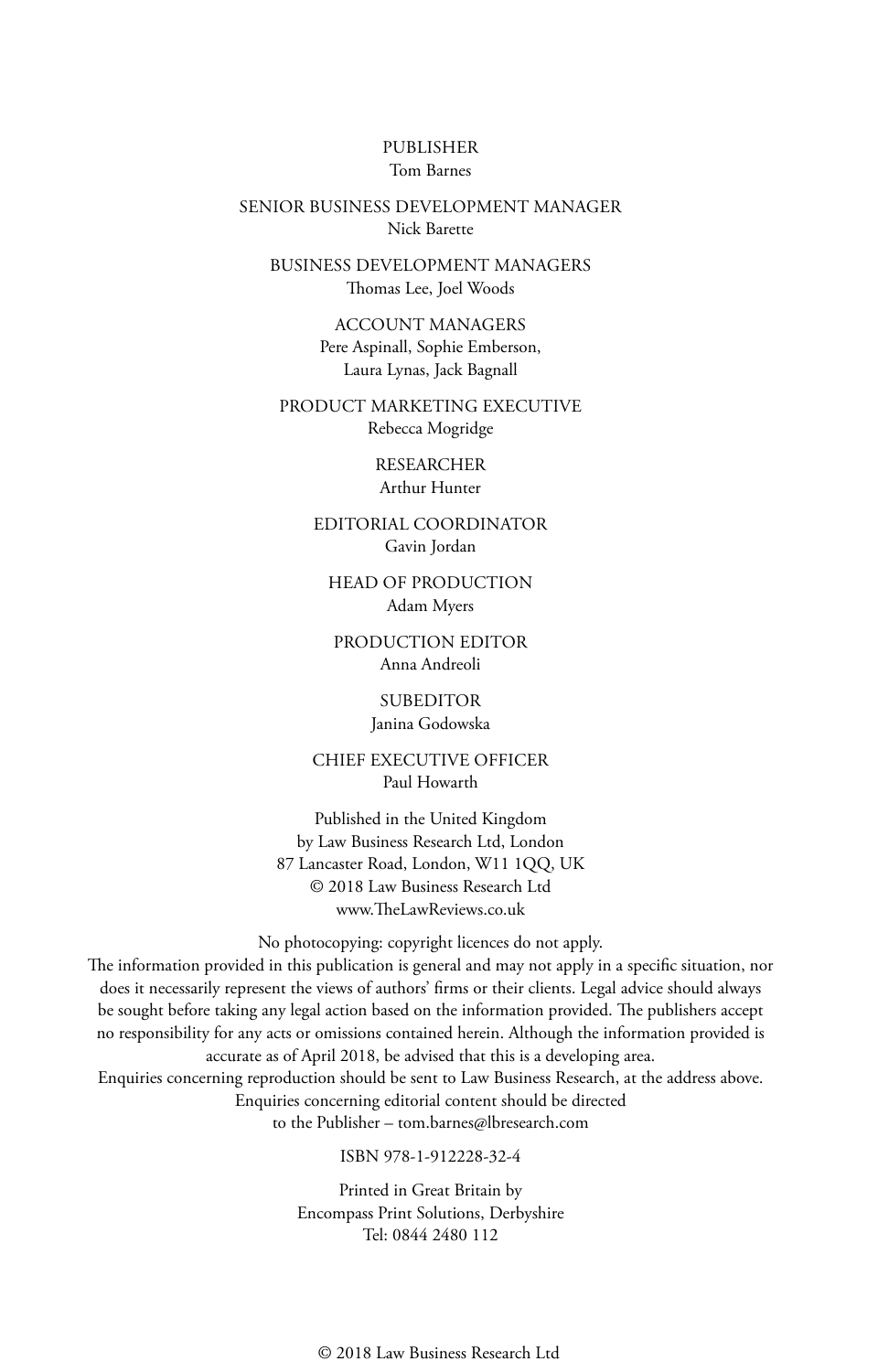# $ELMR$  EVIEWS

THE ACQUISITION AND LEVERAGED FINANCE REVIEW THE ANTI-BRIBERY AND ANTI-CORRUPTION REVIEW THE ASSET MANAGEMENT REVIEW THE ASSET TRACING AND RECOVERY REVIEW THE AVIATION LAW REVIEW THE BANKING LITIGATION LAW REVIEW THE BANKING REGULATION REVIEW THE CARTELS AND LENIENCY REVIEW THE CLASS ACTIONS LAW REVIEW THE CONSUMER FINANCE LAW REVIEW THE CORPORATE GOVERNANCE REVIEW THE CORPORATE IMMIGRATION REVIEW THE DISPUTE RESOLUTION REVIEW THE DOMINANCE AND MONOPOLIES REVIEW THE EMPLOYMENT LAW REVIEW THE ENERGY REGULATION AND MARKETS REVIEW THE ENVIRONMENT AND CLIMATE CHANGE LAW REVIEW THE EXECUTIVE REMUNERATION REVIEW THE FOREIGN INVESTMENT REGULATION REVIEW THE FRANCHISE LAW REVIEW THE GAMBLING LAW REVIEW THE GOVERNMENT PROCUREMENT REVIEW THE HEALTHCARE LAW REVIEW THE INITIAL PUBLIC OFFERINGS LAW REVIEW THE INSOLVENCY REVIEW THE INSURANCE AND REINSURANCE LAW REVIEW THE INTELLECTUAL PROPERTY AND ANTITRUST REVIEW THE INTELLECTUAL PROPERTY REVIEW THE INTERNATIONAL ARBITRATION REVIEW THE INTERNATIONAL CAPITAL MARKETS REVIEW THE INTERNATIONAL INVESTIGATIONS REVIEW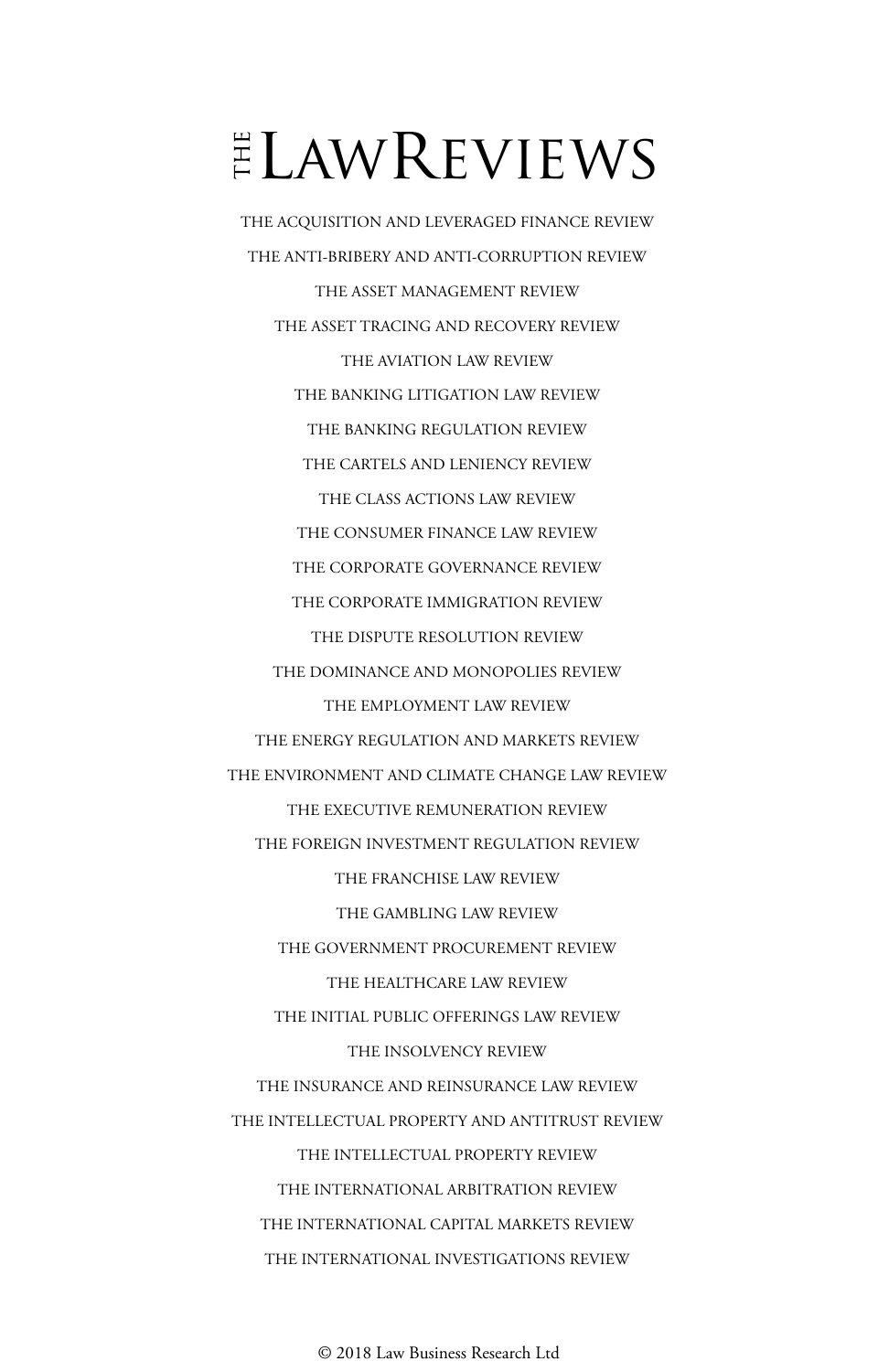THE INTERNATIONAL TRADE LAW REVIEW THE INVESTMENT TREATY ARBITRATION REVIEW THE INWARD INVESTMENT AND INTERNATIONAL TAXATION REVIEW THE ISLAMIC FINANCE AND MARKETS LAW REVIEW THE LABOUR AND EMPLOYMENT DISPUTES REVIEW THE LENDING AND SECURED FINANCE REVIEW THE LIFE SCIENCES LAW REVIEW THE MERGER CONTROL REVIEW THE MERGERS AND ACQUISITIONS REVIEW THE MINING LAW REVIEW THE OIL AND GAS LAW REVIEW THE PATENT LITIGATION LAW REVIEW THE PRIVACY, DATA PROTECTION AND CYBERSECURITY LAW REVIEW THE PRIVATE COMPETITION ENFORCEMENT REVIEW THE PRIVATE EQUITY REVIEW THE PRIVATE WEALTH AND PRIVATE CLIENT REVIEW THE PRODUCT REGULATION AND LIABILITY REVIEW THE PROJECTS AND CONSTRUCTION REVIEW THE PUBLIC COMPETITION ENFORCEMENT REVIEW THE PUBLIC–PRIVATE PARTNERSHIP LAW REVIEW THE REAL ESTATE LAW REVIEW THE REAL ESTATE M&A AND PRIVATE EQUITY REVIEW THE RESTRUCTURING REVIEW THE SECURITIES LITIGATION REVIEW THE SHAREHOLDER RIGHTS AND ACTIVISM REVIEW THE SHIPPING LAW REVIEW THE SPORTS LAW REVIEW THE TAX DISPUTES AND LITIGATION REVIEW THE TECHNOLOGY, MEDIA AND TELECOMMUNICATIONS REVIEW THE THIRD PARTY LITIGATION FUNDING LAW REVIEW THE TRADEMARKS LAW REVIEW THE TRANSFER PRICING LAW REVIEW THE TRANSPORT FINANCE LAW REVIEW

# www.TheLawReviews.co.uk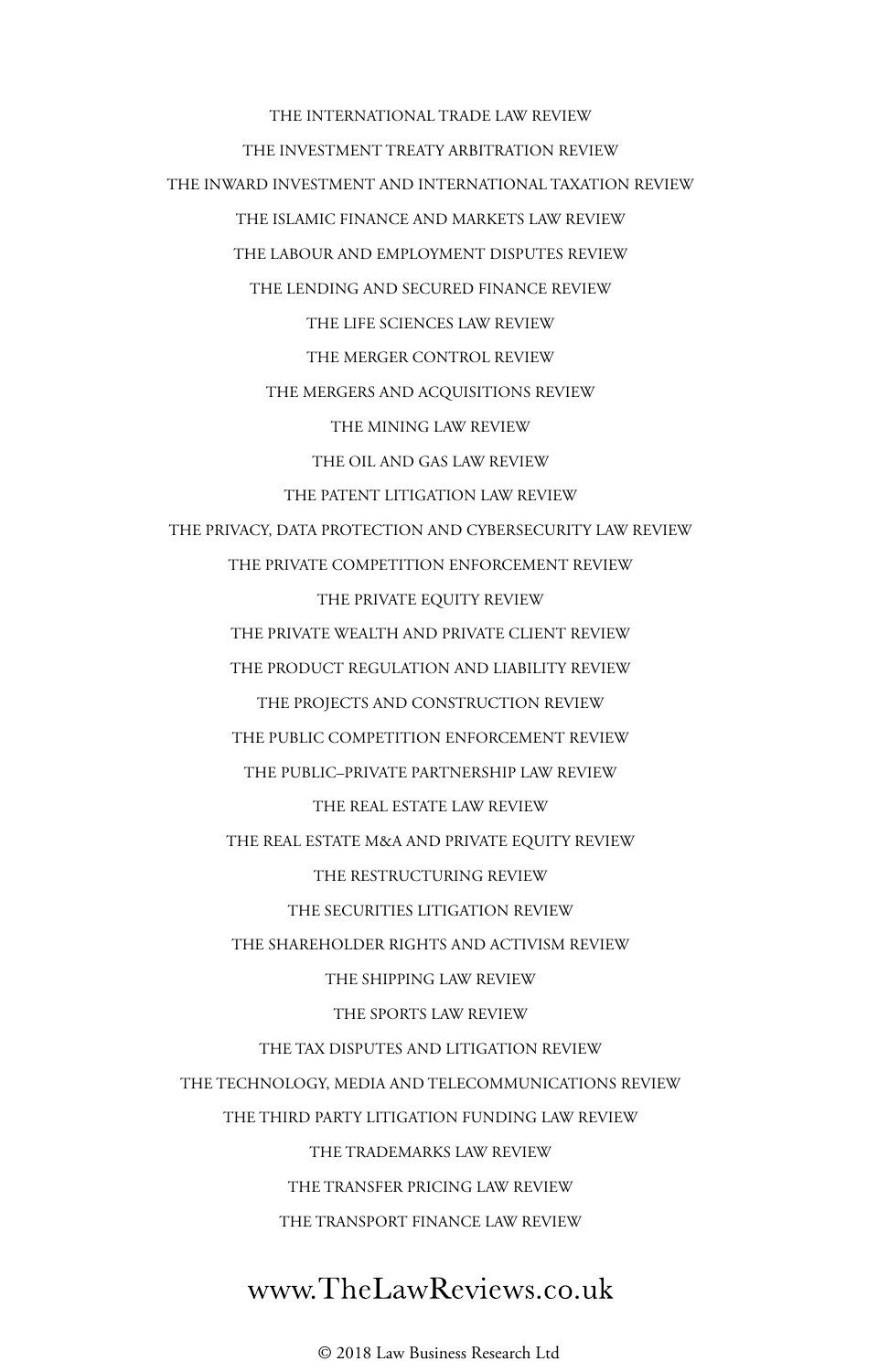# ACKNOWLEDGEMENTS

The publisher acknowledges and thanks the following law firms for their learned assistance throughout the preparation of this book:

# ANAND AND ANAND

# ATSUMI & SAKAI

## BHERING ADVOGADOS

BMVN INTERNATIONAL LLC, A MEMBER OF BAKER & MCKENZIE INTERNATIONAL

BONN STEICHEN & PARTNERS

# CHEN & LIN ATTORNEYS-AT-LAW

# CHETCUTI CAUCHI ADVOCATES

# CHRISTODOULOS G VASSILIADES & CO LLC

#### CHRISTOS CHRISSANTHIS & PARTNERS LAW FIRM

# CLEMENS ADVOKATPARTNERSELSKAB

CMS

# FITZPATRICK, CELLA, HARPER & SCINTO

## GOWLING WLG

# HECHANOVA BUGAY VILCHEZ & ANDAYA-RACADIO

# HOGAN LOVELLS (PARIS) LLP

# LAPIDOT, MELCHIOR, ABRAMOVICH & CO

# LEE INTERNATIONAL IP & LAW GROUP

## LIEDEKERKE WOLTERS WAELBROECK KIRKPATRICK

# LIU, SHEN & ASSOCIATES

#### NORTON ROSE FULBRIGHT CANADA LLP

# PORZIO RÍOS GARCÍA

#### POWELL GILBERT LLP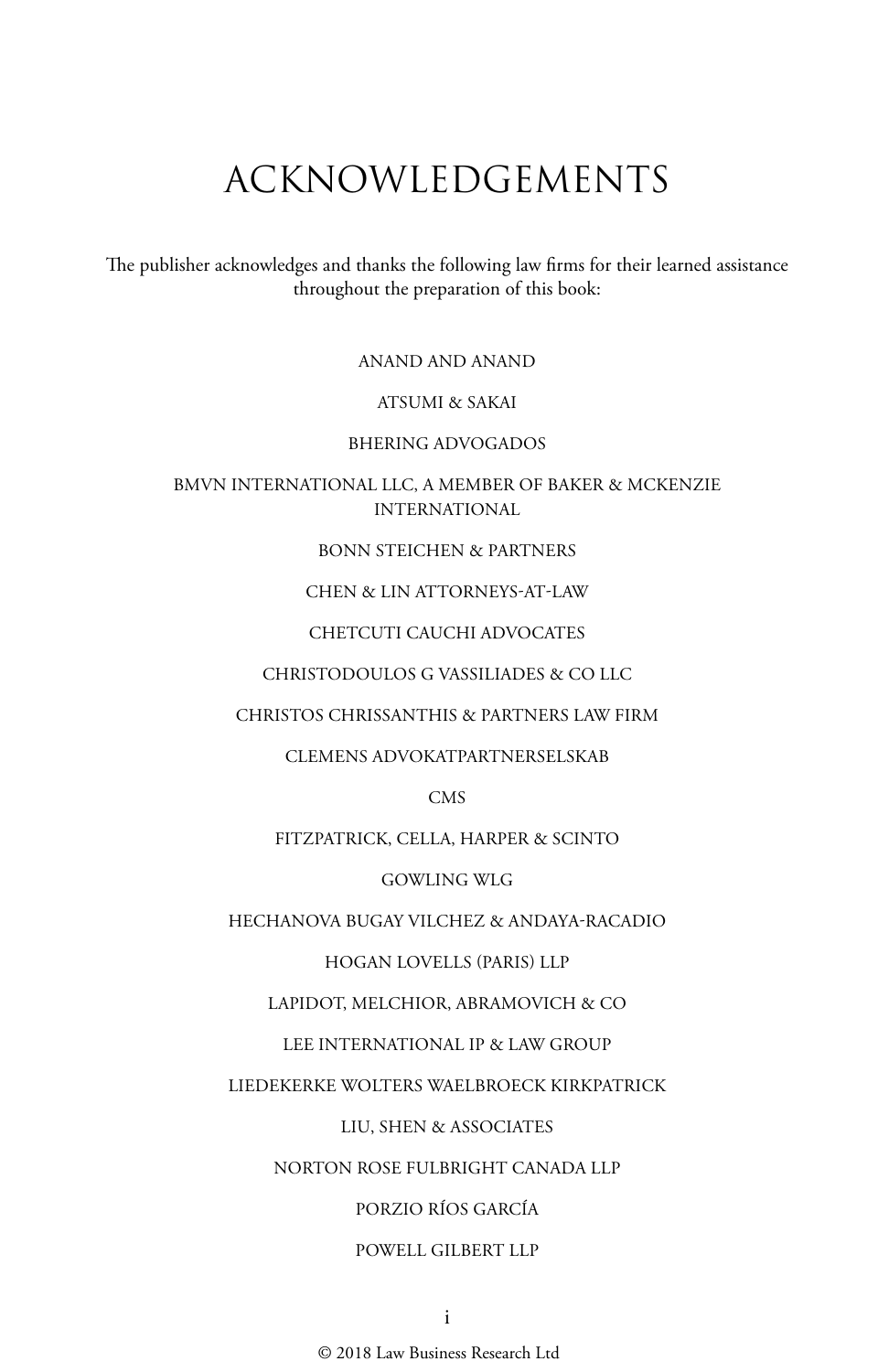# SRS ADVOGADOS – SOCIEDADE REBELO DE SOUSA & ADVOGADOS ASSOCIADOS, RL

# TAYLOR WESSING

## WENGER PLATTNER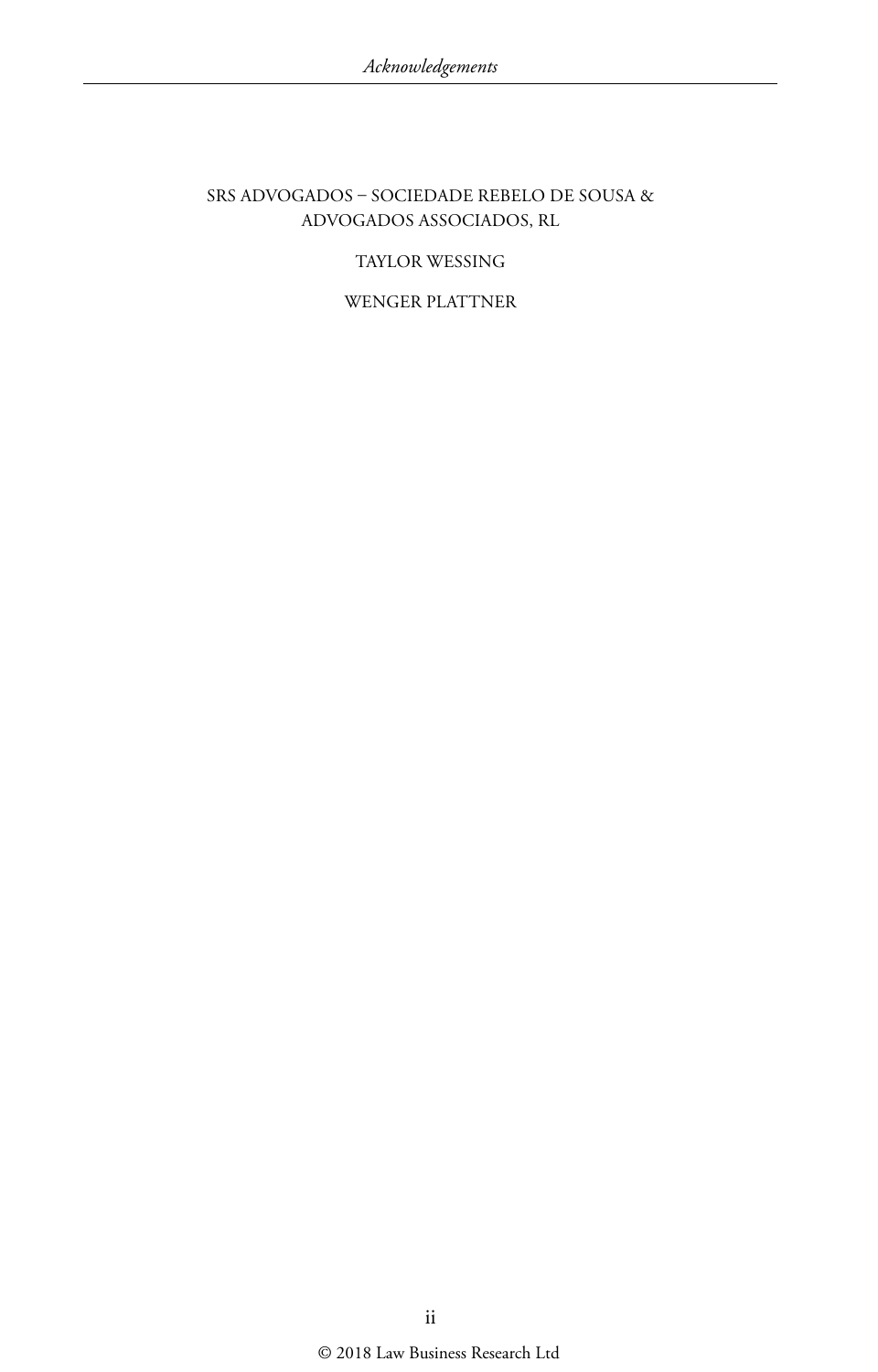# CONTENTS

| Dominick A Conde |                                                                  |  |
|------------------|------------------------------------------------------------------|--|
| Chapter 1        | UPCOMING CHANGES TO EUROPEAN PATENT LITIGATION  1                |  |
|                  | Peter Damerell, Richard Fawcett and Bryce Matthewson             |  |
| Chapter 2        |                                                                  |  |
|                  | Bernard Vanbrabant and Erika Ellyne                              |  |
| Chapter 3        |                                                                  |  |
|                  | Philippe Bhering and Jiuliano Maurer                             |  |
| Chapter 4        |                                                                  |  |
|                  | Adam Haller and Kristin Wall                                     |  |
| Chapter 5        |                                                                  |  |
|                  | Marino Porzio                                                    |  |
| Chapter 6        |                                                                  |  |
|                  | Jay Sha and Michelle Ma                                          |  |
| Chapter 7        |                                                                  |  |
|                  | Christodoulos G Vassiliades                                      |  |
| Chapter 8        |                                                                  |  |
|                  | Rasmus Munk Nielsen                                              |  |
| Chapter 9        |                                                                  |  |
|                  | Stanislas Roux-Vaillard                                          |  |
| Chapter 10       |                                                                  |  |
|                  | Christos Chrissanthis, Xenia Chardalia and Antonia Vasilogamvrou |  |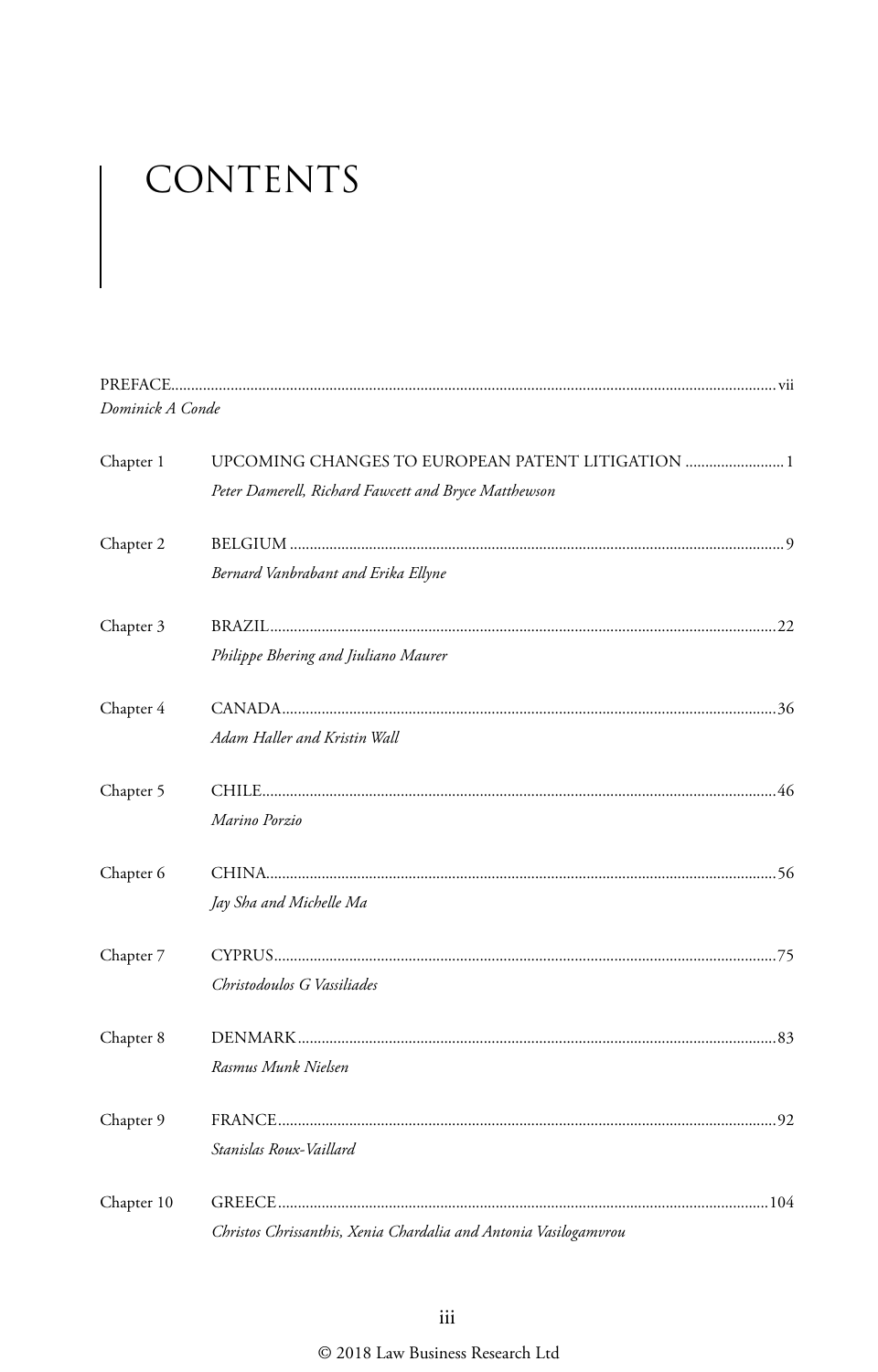| Chapter 11 |                                                                      |  |
|------------|----------------------------------------------------------------------|--|
|            | Pravin Anand and Raunaq Kamath                                       |  |
| Chapter 12 |                                                                      |  |
|            | Yedidya Melchior                                                     |  |
| Chapter 13 |                                                                      |  |
|            | Chie Kasahara, Kunihiro Sumida and Takafumi Ochiai                   |  |
| Chapter 14 |                                                                      |  |
|            | Gon-Uk Huh, A-Ra Cho, Young-Bo Shim, Dong-Hwan Kim and Yoon Suk Shin |  |
| Chapter 15 |                                                                      |  |
|            | Anne Morel                                                           |  |
| Chapter 16 |                                                                      |  |
|            | Maria Chetcuti Cauchi                                                |  |
| Chapter 17 |                                                                      |  |
|            | Victor Garrido                                                       |  |
| Chapter 18 |                                                                      |  |
|            | Wim Maas and Maarten Rijks                                           |  |
| Chapter 19 |                                                                      |  |
|            | Editha R Hechanova                                                   |  |
| Chapter 20 |                                                                      |  |
|            | Gonçalo Moreira Rato and Mafalda Jardine Neto                        |  |
| Chapter 21 |                                                                      |  |
|            | Anton Bankovskiy and Anastasia Entyakova                             |  |
| Chapter 22 |                                                                      |  |
|            | Andrea Strahm, Martina Braun, Yannick Hostettler and Melanie Müller  |  |
| Chapter 23 |                                                                      |  |
|            | Edward Liu and Brian Wang                                            |  |
| Chapter 24 |                                                                      |  |
|            | Gordon Harris, Andrew Maggs, George Sevier and Ailsa Carter          |  |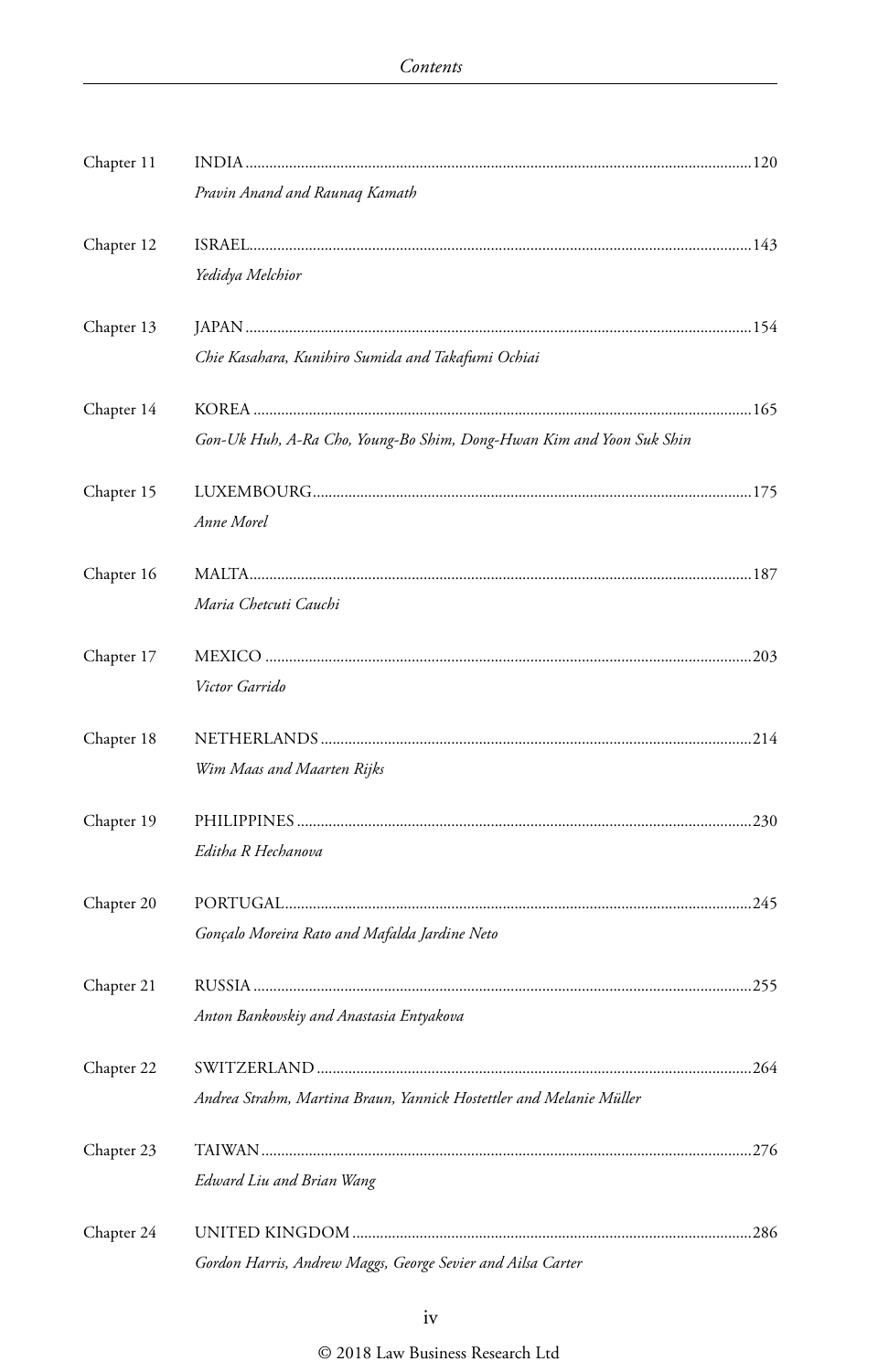|            | Jason A Leonard and Dominick A Conde |  |
|------------|--------------------------------------|--|
| Chapter 26 | Tran Manh Hung                       |  |
| Appendix 1 |                                      |  |
| Appendix 2 |                                      |  |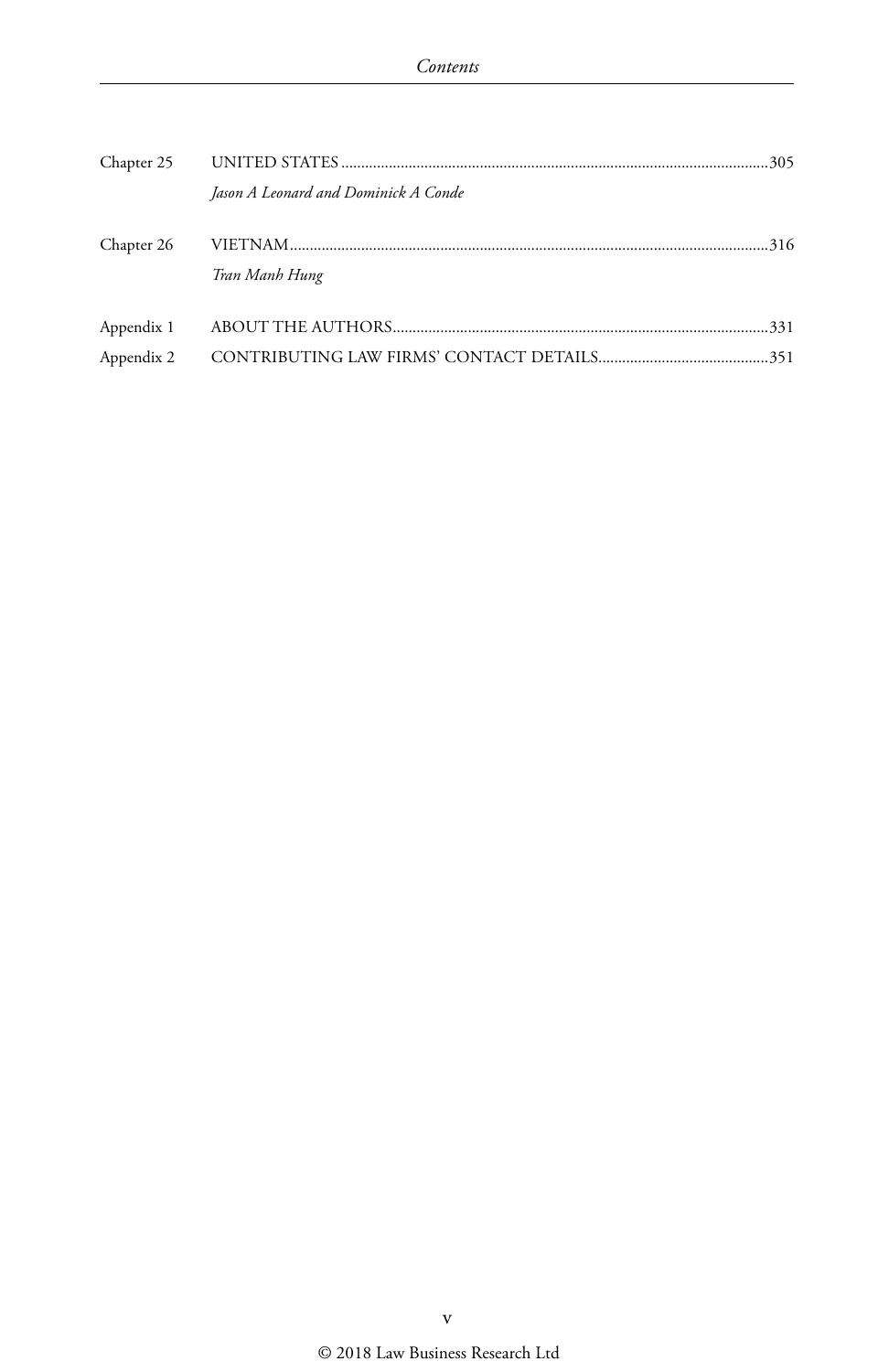# PREFACE

Over the past several decades, there has been a major push to provide uniform and harmonised intellectual property coverage worldwide. To date, however, there remain significant differences and gaps in intellectual property coverage globally. As commerce increasingly becomes focused on international trade rather than individual countries, companies and clients must respond by thinking globally while also understanding the differences that remain between jurisdictions.

While jurisdictional differences can be anticipated and addressed, these differences are further magnified by the geopolitical turmoil that persists worldwide. A prime example is the United Kingdom's Brexit vote, which initially appeared to doom the prospects of establishing a Unified Patent Court in Europe. Those initial fears, however, may have been premature as the United Kingdom is now in a position to fully ratify the treaty establishing the unified court. Another example is President Trump in the United States. While his unorthodox governing style has left many policies of the United States government in turmoil, he has been successful in appointing a new director of the Patent Office and apparently is taking a tougher stand on the misuse of US intellectual property rights, including by placing tariffs on goods subjected to the forced transfer of US intellectual property to Chinese firms. On the other hand, President Trump has failed to fill many key diplomatic posts, weakening efforts at further worldwide cooperation on intellectual property matters. Finally, as China continues to grow its economy, its intellectual property laws have become better defined and more reliable.

To aid practitioners who are navigating this ever changing landscape of global intellectual property, we now present the seventh edition of *The Intellectual Property Review*. In this seventh edition, we present 25 chapters that provide an overview of the forms of intellectual property coverage available in each particular jurisdiction, along with an update of its most recent developments. Each chapter is written and assembled by leading practitioners in that jurisdiction. While all involved have striven to make this review both accurate and comprehensive, we must note that it is necessarily a summary and overview, and we strongly recommend that the reader seek the advice of experienced advisers for any specific intellectual property matter. Contact information for the authors of each chapter is provided at the end of this review.

## **Dominick A Conde**

Fitzpatrick, Cella, Harper & Scinto New York April 2018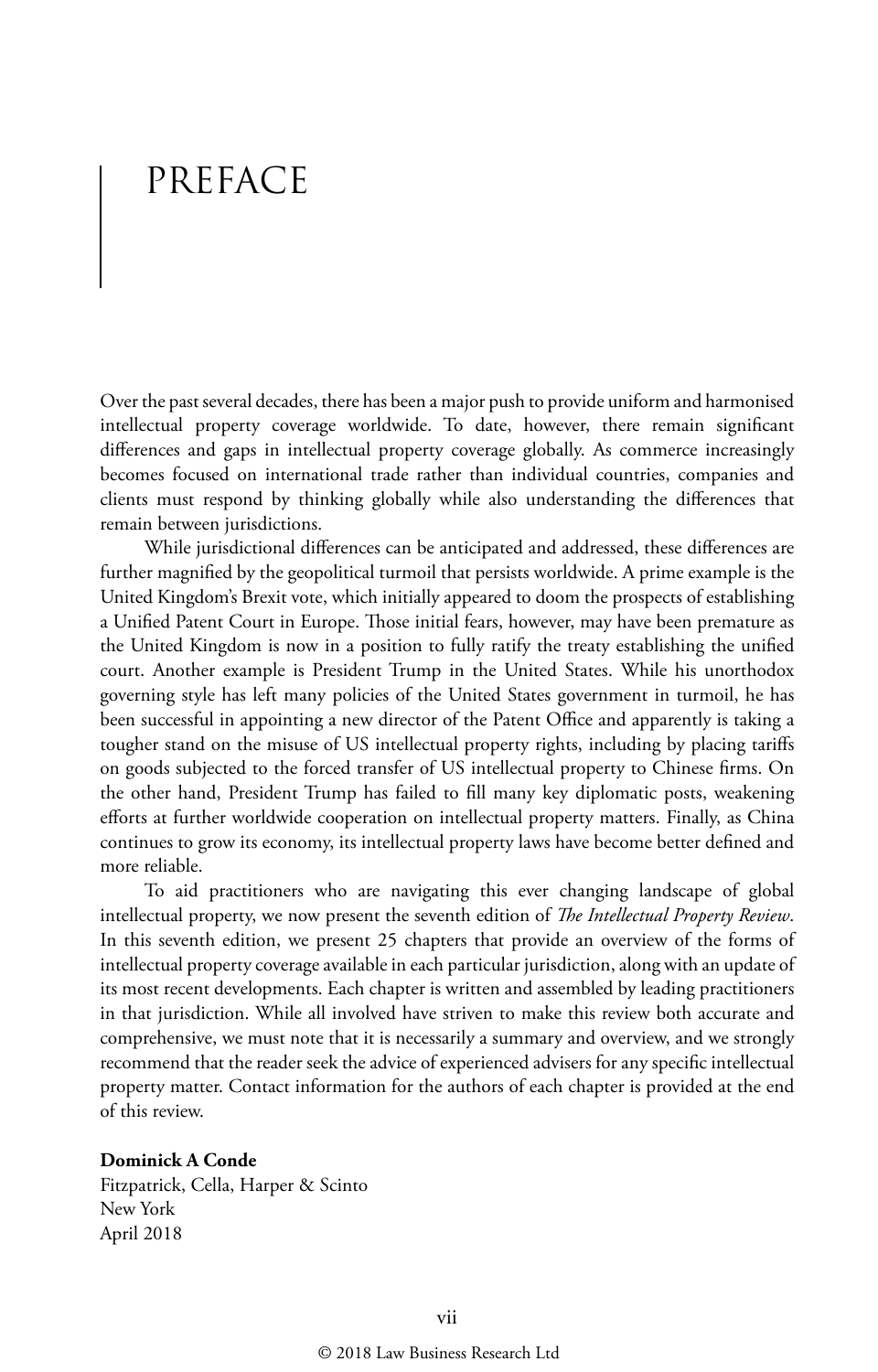# SWITZERLAND

*Andrea Strahm, Martina Braun, Yannick Hostettler and Melanie Müller*<sup>1</sup>

#### **I FORMS OF INTELLECTUAL PROPERTY PROTECTION**

Switzerland is a party to the majority of international treaties concerning protection of intellectual property rights, including the Paris Convention (industrial property), the Berne Convention (copyright), the Rome Convention (performances, phonograms and broadcasts), the World Intellectual Property Organization (WIPO) Copyright Treaty, the WIPO Performances and Phonograms Treaty, the Agreement on Trade-Related Aspects of Intellectual Property Rights (TRIPS), and – with a particular focus on patents – the Patent Cooperation Treaty (PCT), the Patent Law Treaty, the European Patent Convention and the London Agreement. However, since Switzerland is neither a Member State of the European Union (EU) nor of the broader European Economic Area (EEA), it is not bound by harmonised EU regulations and directives. Hence, there are some notable differences from the *acquis communautaire*, particularly in the field of copyright. Nevertheless, the Swiss legislator frequently tends to unilaterally adopt European legislation in order to ensure regulatory compatibility to a certain degree.

The most important forms of intellectual property protection available in Switzerland are briefly described below.

#### **i Patents**

Despite the small domestic market, patents attract particular attention in Switzerland owing to the importance of the pharmaceutical industry and its upstream sectors. Patents may be obtained on the basis of national or – more commonly – European applications or via the designation of Switzerland (directly or through a European application) pursuant to the PCT. In order for a technical invention to be patentable, it must be new, non-obvious, capable of industrial application and sufficiently disclosed. It needs to be emphasised though that national applications are not examined with respect to novelty and inventiveness and are, therefore, granted on the basis of a mere examination of formal aspects. The term of protection is 20 years from the filing date.

The patent endows the proprietor with a right to enjoin others from commercial use of the invention, which encompasses, in particular, manufacturing, storage, offering, placing on the market, importation, exportation, as well as possession for any of these purposes. Carrying in transit may also be prohibited, provided that the patentee could prohibit importation into the country of destination.

<sup>1</sup> Andrea Strahm, Martina Braun, Yannick Hostettler and Melanie Müller are attorneys-at-law specialising in IP law at Wenger Plattner.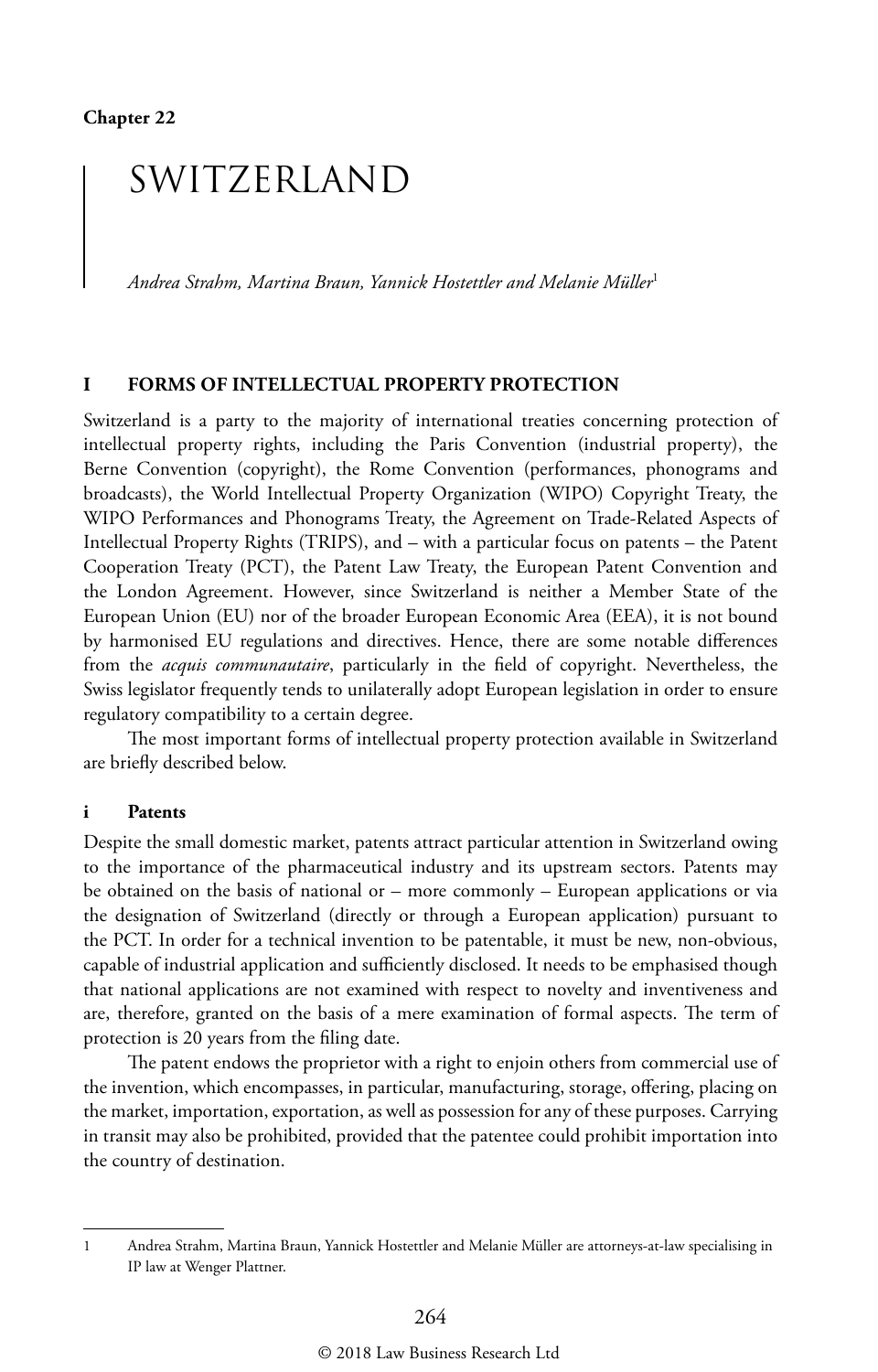The effects of the patent do not, *inter alia*, extend to use within the private sphere for non-commercial purposes, research or experimental purposes, or for obtaining marketing authorisation for a medicinal product. Further, the Federal Patent Act stipulates EEA-wide (so-called regional) exhaustion, except if the patent protection is only of subordinate importance for the functional characteristics of the goods, in which case the patented goods first sold by or with the consent of the patentee anywhere in the world may be freely imported into Switzerland. On the other hand, the patentee's consent is always reserved if the goods are subject to price regulation in Switzerland or the country of origin. This carve-out of national exhaustion is mainly designed to prevent parallel imports of pharmaceutical products.

Utility patents for minor technical inventions do not exist in Switzerland. However, since the requirements of novelty and non-obviousness are not examined *ex officio* during the application process, domestic patents may serve as an instrument of protection that is relatively easy to obtain, but also easy to challenge.

#### **ii Supplementary protection certificates**

Supplementary protection certificates (SPCs) can be obtained for active ingredients of patented and authorised pharmaceutical products or pesticides. The term of protection is the shorter of five years or the time between the filing date of the patent and the date of marketing authorisation in Switzerland minus five years. The application for an SPC must be filed within six months of the date of marketing authorisation or patent grant, whichever occurs later. The SPC grants the same rights as a patent and is subject to the same restrictions. Within these limits, the scope of protection extends to any use of the product as a pharmaceutical (or pesticide, as the case may be).

As the law currently stands, there are no other forms of patent term extensions available in Switzerland. However, for products for paediatric use this will change following the enactment of amendments to the Federal Therapeutics Act and Federal Patent Act, respectively, which have been passed by Parliament in March 2016 (see Section V). The revised Federal Patent Act will bring about a six-month SPC extension for paediatric pharmaceuticals (the 'paediatric extension').

#### **iii Data exclusivity**

Holders of marketing authorisations for pharmaceutical products benefit from a 10-year data exclusivity period, during which no generic manufacturer may rely on the results of the pharmacological, toxicological and clinical tests of the authorised product without the originator's approval.

Upon the implementation of the revised Federal Therapeutics Act (see Section I.ii, above), authorisation holders will benefit from a data exclusivity period of up to 15 years for medicinal products for paediatric use and rare diseases in the future.

## **iv Copyright**

Copyright protection for literary, scientific or artistic works of individual nature, including computer programs, is available immediately upon the work's creation irrespective of the author's nationality or domicile and is not subject to any registration requirement. The term of protection expires 70 years after the author's death. Neighbouring rights (rights of artistic performers, phonographic rights, rights of broadcasters) benefit from a term of 50 years from the year of presentation, publication or transmission respectively. There is no sui generis protection of database rights or photographs in Switzerland.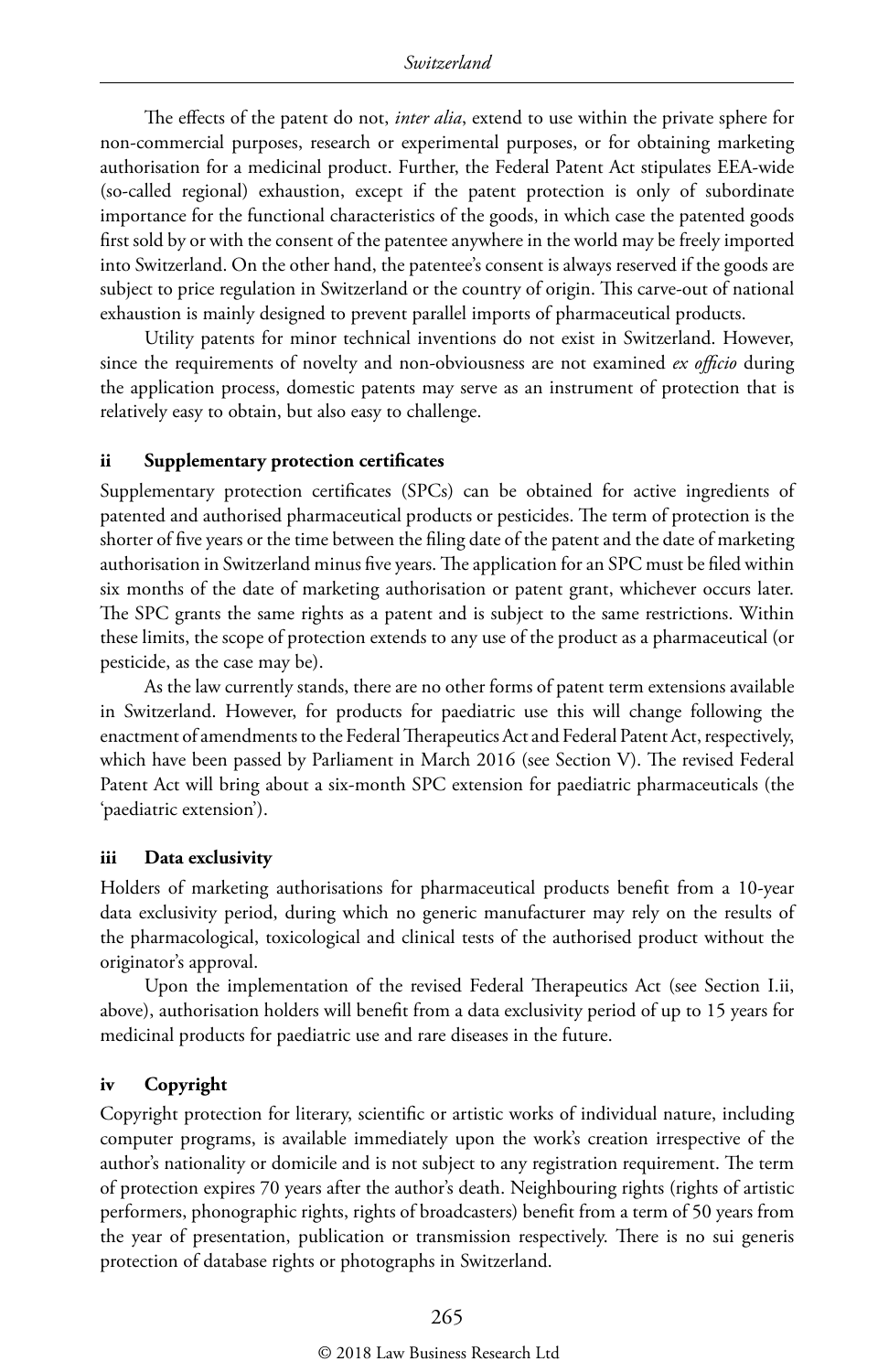The copyright owner is entitled to determine if, when and how the work is being exploited. The owner's exclusive right is limited by the private use and other customary limitations, which are devised in a relatively broad manner and are partly subject to collective exploitation by authorised collecting societies. Federal Supreme Court decisions confirmed that the Swiss Copyright Act is technologically neutral.2 Pursuant to long-established case law and subject to a few statutory exceptions, Switzerland has adopted the concept of international exhaustion of copyright, meaning that an example of a copyrighted work put into circulation with the author's consent anywhere in the world may be freely imported into Switzerland.<sup>3</sup>

#### **v Trademarks**

Trademark protection can be obtained through national registration or designation of Switzerland via the Madrid System (Agreement and Protocol). From the protection as a trademark the following are excluded (1) signs that belong to the public domain; (2) shapes that constitute the essence of the claimed goods and shapes of the claimed goods or their packaging that are technically necessary; (3) signs that are misleading; and (4) signs that are contrary to public policy, morality or the law. The Swiss Federal Institute of Intellectual Property (the Institute), following the case law of the Federal Supreme Court, tends to be strict with signs lacking of distinctiveness or showing deceptive contents or misleading indications of origin. Trademark protection is available not only for words and devices but also for sounds, holograms and three-dimensional objects.

A trademark is valid for a period of 10 years from the date of application and may be renewed indefinitely for subsequent periods of 10 years each. The trademark confers on the owner the exclusive right to prohibit others from commercially using an identical or confusingly similar sign for identical or similar goods and services. For trademarks, the international exhaustion applies once a branded product has been put into circulation for the first time.<sup>4</sup>

Since 1 January 2017, it is possible to file requests for the cancellation of a trademark in case of non-use with the Institute and not only by means of a civil action. According to Article 35a of the Federal Trademark Act, any person may file a request for cancellation of a trademark on the grounds of non-use after the expiry of a five-year grace period.

Indications of origin are protected by virtue of Articles 47 et seq. of the Federal Trademark Act. Hence, they are not subject to any registration requirements. On 1 January 2017, the new regulation on the use of 'Swiss' or similar signs, coat of arms or the Swiss cross, the Swissness Regulation, entered into force. The Swissness Regulation strengthens the position of any reference to 'Made in Switzerland'. It establishes precise rules concerning the conditions under which a product or service may be labelled as being Swiss. Under the provisions set out in the regulation, different product ranges such as watches or chocolate are subject to stricter requirements. If these rules are complied with, services and goods can be endorsed with the Swiss cross or any other reference to Switzerland. It is only the use of the Swiss coat of arms that remains forbidden.

In Switzerland there is no protection of signs not registered as trademarks. An exception is made for any use relevant under the Unfair Competition Act or if a sign is

<sup>2</sup> Federal Supreme Court, 30 July 2015, 4A\_203/2015 = sic! 11/2015, 639 et seq.; Federal Supreme Court, 28 November 2014 – Bibliothekslieferdienst, 4A\_295/2014 = sic! 3/2015, 155 et seq.

<sup>3</sup> Federal Supreme Court, 20 July 1998 – Nintendo, 124 III 321 et seq.

<sup>4</sup> Federal Supreme Court, 23 October 1996 – Chanel, 122 III 469 et seq.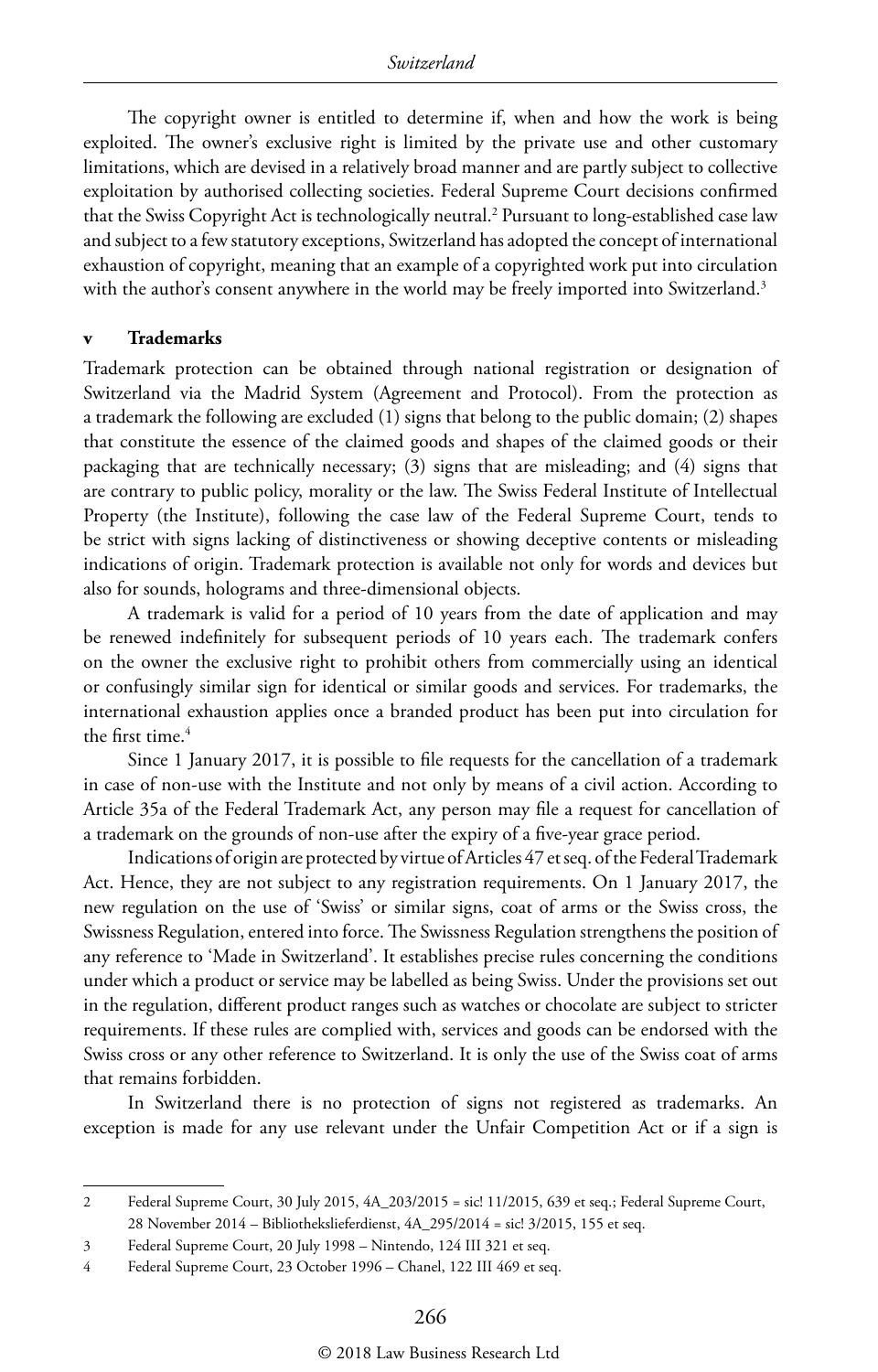considered a 'notorious trademark'. 'Notorious trademarks' are registered abroad and known to the Swiss public for any reason whatsoever, for example, intensive promotion or celebrity association. Company names and names of individuals benefit from a specific protection regime, which is, however, not as broad as trademark protection. Domain name registrations do not entail legal exclusivity rights *per se*, but earlier trademarks may constitute a claim for having a corresponding domain name transferred. The '.swiss' internet domain is exclusively available to organisations that have a relationship with Switzerland.

## **vi Designs**

A design is the visible form of a two-dimensional or three-dimensional object, which is eligible for protection if it is new and distinctive without offending public order, morality or the law. Protection may be obtained by way of national registration or designation via the Hague and Geneva Acts of the Hague Agreement. The thresholds for registration are deliberately kept low, which is why the constitutive requirements of novelty and distinctiveness are not examined *ex officio*. A downside resulting from these low thresholds is that any registered design remains heavily exposed to nullity defences by alleged infringers. The maximum term of protection is 25 years from the filing date. Since case law related to designs is scarce, the Federal Supreme Court has not yet been seized to opine on the geographic scope of exhaustion. Doctrine favours international exhaustion in analogy to the situation in copyright and trademark law.

#### **vii Trade secrets and know-how**

There is no exclusive right conferred on trade secrets and other valuable confidential business information as such. However, unauthorised disclosure or exploitation of corresponding information is sanctioned by virtue of unfair competition and criminal law. Trade secrets are widely perceived as a viable alternative to patent protection outside the pharmaceutical and chemical sector, given the potentially undetermined protection period, the avoidance of disclosure and the deterring costs of prosecuting and enforcing patents.

# **II RECENT DEVELOPMENTS**

The Federal Patent Court, which began operations on 1 January 2012, has continued to increase its profile. The number of incoming cases has steadily increased in the last few years. Meanwhile, its operations are well established and the court performs without issue. Its judgments are generally well received and in 2017 the Federal Patent Court further pursued its intention to offer expedited and cost-efficient proceedings. In previous years, the Federal Patent Court achieved a remarkable settlement ratio: for example, in 2015, a settlement was attained in 16 out of 19 ordinary proceedings. In the last two years, this rate showed a small drop. For example, in 2017, 15 ordinary proceedings were concluded by the Federal Patent Court, of which 10 were settled. Nevertheless, the Federal Patent Court's settlement ratio of the first six years of activity is still at 75 per cent.<sup>5</sup>

On 11 December 2015, the Federal Council submitted the draft amendment of the Copyright Act for consultation. The preliminary draft for modernisation of the copyright was

<sup>5</sup> Annual Report 2017 of the Federal Patent Court, available at: www.bundespatentgericht.ch (last visited 26 March 2018).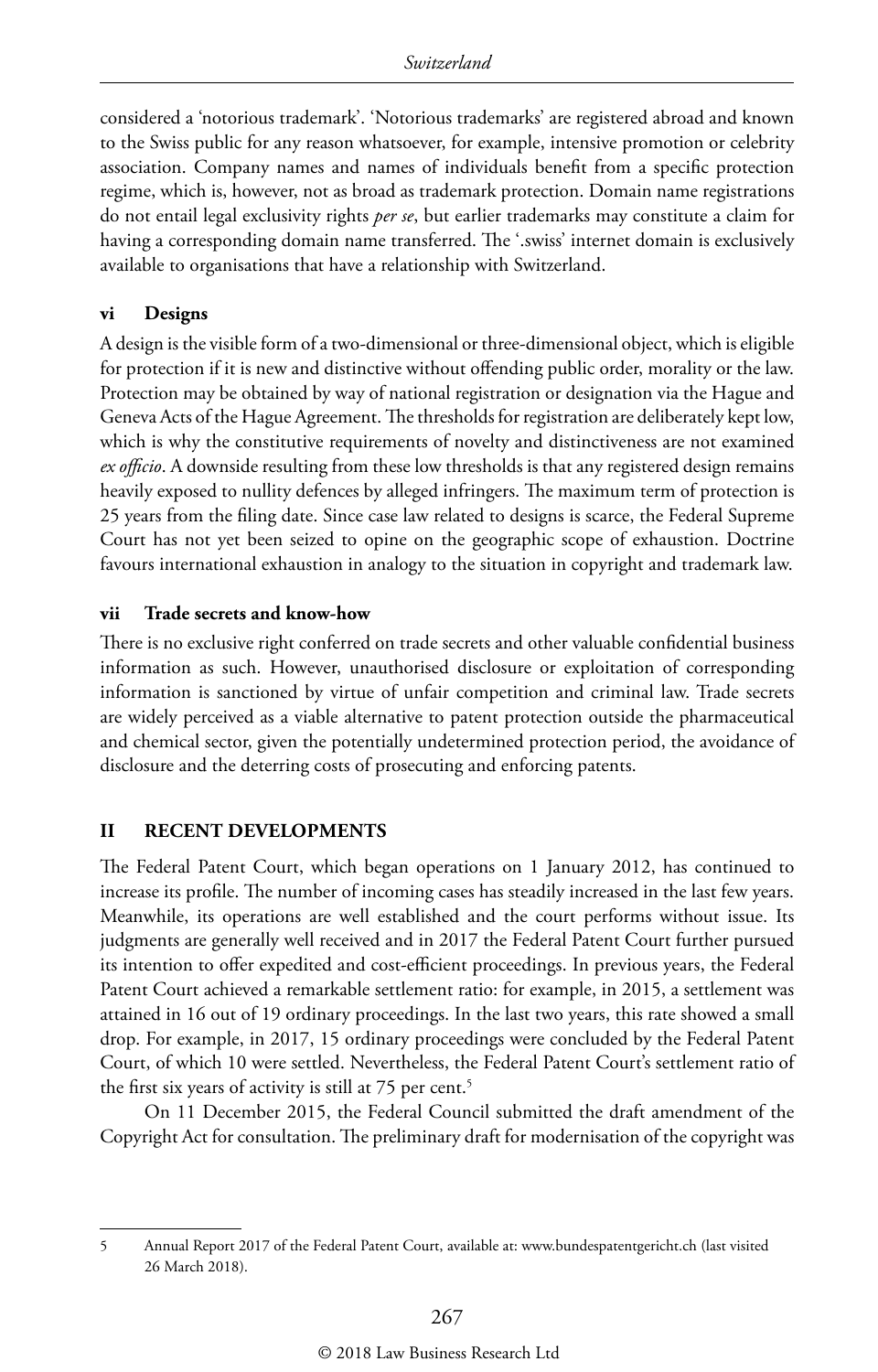guided by the recommendations of the copyright working group (AGUR12).6 Subsequent to the public consultation and in order to increase acceptance of the bill, the Federal Department of Justice and Police reconvened the working group. The new working group AGUR12 II concluded its work on 2 March 2017 and reached a compromise on various issues. On 22 November 2017, the Federal Council adopted the dispatch on the amendments to the Copyright Act, the approval of two agreements of the WIPO and their implementation (Beijing Treaty on Audio-visual Performances and Marrakesh Treaty to Facilitate Access to Published Works for Persons who are Blind, Visually Impaired or Otherwise Print Disabled). The dispatch and the legislative draft will now be submitted to the National Council and Council of States for parliamentary deliberation.<sup>7</sup> The proposals on the key issues<sup>8</sup> are as follows:

- *a* improved anti-piracy measures: Swiss hosting providers that present a particular risk for or encourage copyright infringements will now have to ensure that the removed copyright-infringing content remains off their servers. Not included in the draft bill are blocking measures through access providers nor the sending of notifications for severe copyright infringements via peer-to-peer networks;
- *b* individual rights: protection for photographs lacking individuality is guaranteed for 50 years; remuneration for authors and performers for video-on-demand uses through collective rights management organisations; improved protection for related rights from 50 to 70 years;
- *c* restrictions: royalty-free use of copies for the purpose of scientific research and royalty free use of orphan works located in the collections of memory institutions; inventory index privilege for the benefit of users and consumers; and
- *d* other key points: introduction of extended collective licensing; improvement of the process of tariff approval and electronic user notification to the collective rights management organisations.

#### **III OBTAINING PROTECTION**

Domestic patent applications are to be filed with the Institute, which is also the designated office for dealing with international applications claiming patent protection in Switzerland pursuant to the PCT. Applicants domiciled in Switzerland may also file European patent applications with the Institute, with the exception of divisional applications.

Upon filing of a patent application, the Institute will first conduct a formal examination and then proceed to the validation of the technical elements of the invention upon receipt of the examination fee. The substantive validation focuses on the patentability of the invention, grounds for exclusion from patentability, sufficient disclosure of the invention, admissibility of modification of the technical documents and the formulation of the patent claims. Unlike the European Patent Office, the Institute does not examine the criteria of novelty and

<sup>6</sup> www.ige.ch/en/copyright/modernisation-of-copyright.html.

<sup>7</sup> https://www.ige.ch/en/law-and-policy/national-ip-law/copyright-law/modernisation-of-copyright.html (last visited 21 February 2018); https://www.ejpd.admin.ch/ejpd/en/home/aktuell/news/2017/2017-11-221. html (last visited 21 February 2018).

<sup>8</sup> In particular, the following remarks are based on the Media Release from the Swiss Federal Institute of Intellectual Property, dated 2 March 2017.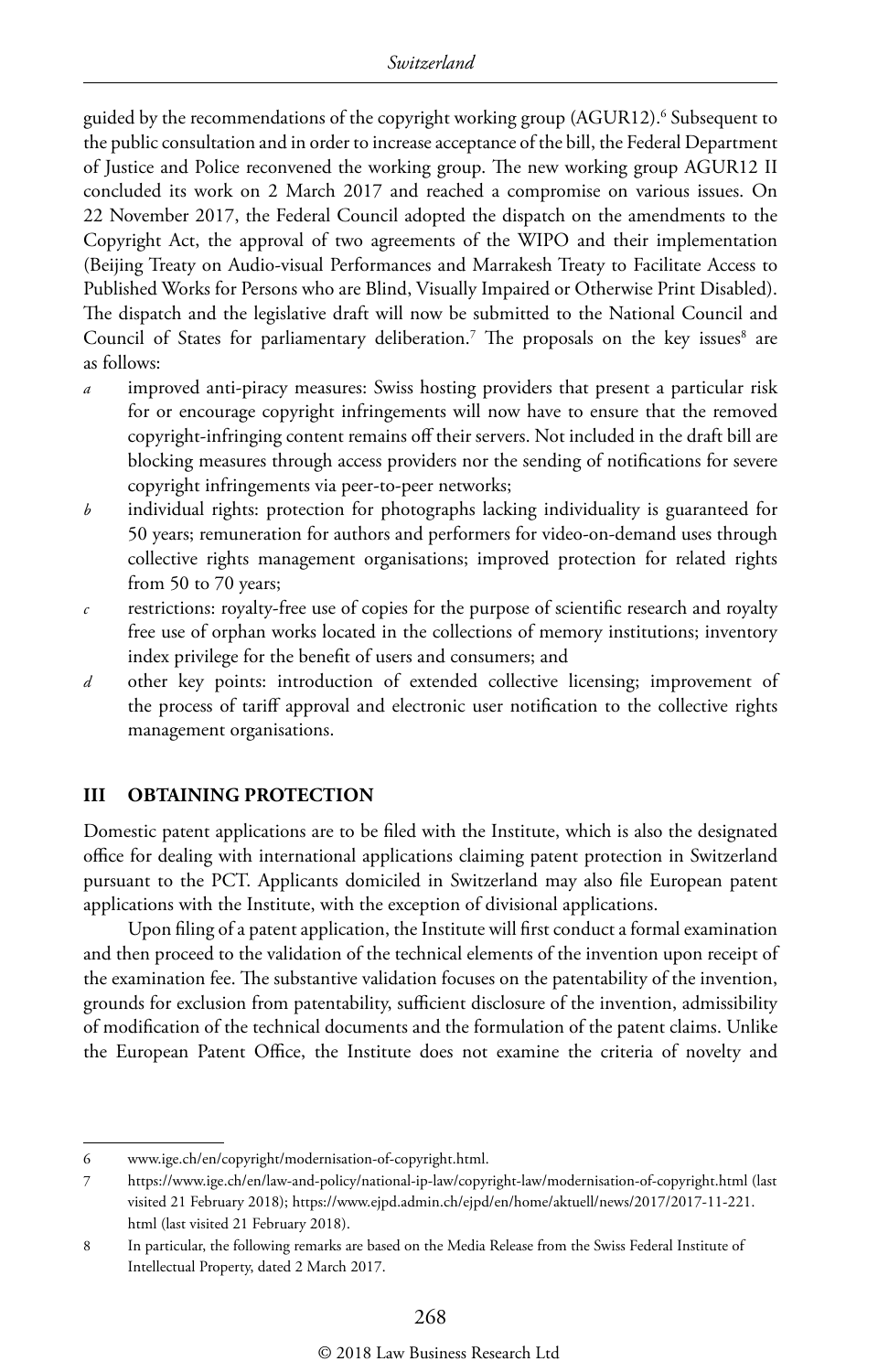inventive step *ex officio*. Consequently, the applicant is under no obligation to disclose prior art. The application is published at the latest 18 months following the application or the earlier designated priority date.

For an invention to be patentable, it must be of a technical character and entail a physical interaction with the environment. In accordance therewith, claims merely containing characteristics of computer software as such or of business methods transposed to a computer network are not capable of being patented. The invention must further be executable and reproducible in industrial application.

The following types of inventions are excluded from patentability:

- *a* the human body as such, at all stages of its formation and development, including the embryo (an element of the human body is, however, patentable if it is produced by means of a technical process and a beneficial technical effect is indicated);
- *b* naturally occurring gene sequences or partial sequences (however, technically produced derivatives of gene sequences may be patented if their function is specifically indicated);
- *c* unmodified human embryonic stem cells and stem cell lines;
- *d* processes for cloning human beings or the creation of other organisms by using human genetic material;
- *e* processes for modifying the germ line genetic identity of human beings;
- *f* essentially biological processes for the production of plants or animals;
- *g* harmful processes for modifying the genetic identity of animals without due justification;
- *h* use of human embryos for non-medical purposes; and
- *i* methods for surgical treatment or therapeutic and diagnostic methods practiced on the human or animal body. However, substances and compositions solely intended for such medical use (first medical indication) or for use in the manufacture of a means to a medical end (a 'Swiss-type claim', also available for second and further medical indications) are patentable even if the underlying substances and composition form part of the prior art. The latter constitutes a notable discrepancy with the European procedure, where Swiss-type claims are no longer admissible.

In the event that biological material is directly obtained by a patented manufacturing process, the effects of the patent also extend to propagated material (vertical extension of protection) and to products in which the biological material is incorporated (horizontal extension of protection). These principles also apply to the Swiss part of European patents.

Once granted, the patent may be opposed by third parties within a time limit of nine months, but solely on the grounds of non-patentability essentially for reasons of public policy or morality. Hence, the requirements of novelty or non-obviousness can only be scrutinised by the Federal Patent Court in nullity or infringement proceedings by virtue of a counterclaim or objection.

# **IV ENFORCEMENT OF RIGHTS**

#### **i Possible venues for enforcement**

The Federal Patent Court has exclusive jurisdiction in the first instance over validity and infringement disputes and for suits aiming at the grant of licences related to patents, including the ordering of preliminary measures with respect thereto. Its competence also comprises the enforcement of decisions made under its exclusive jurisdiction. Further, the Federal Patent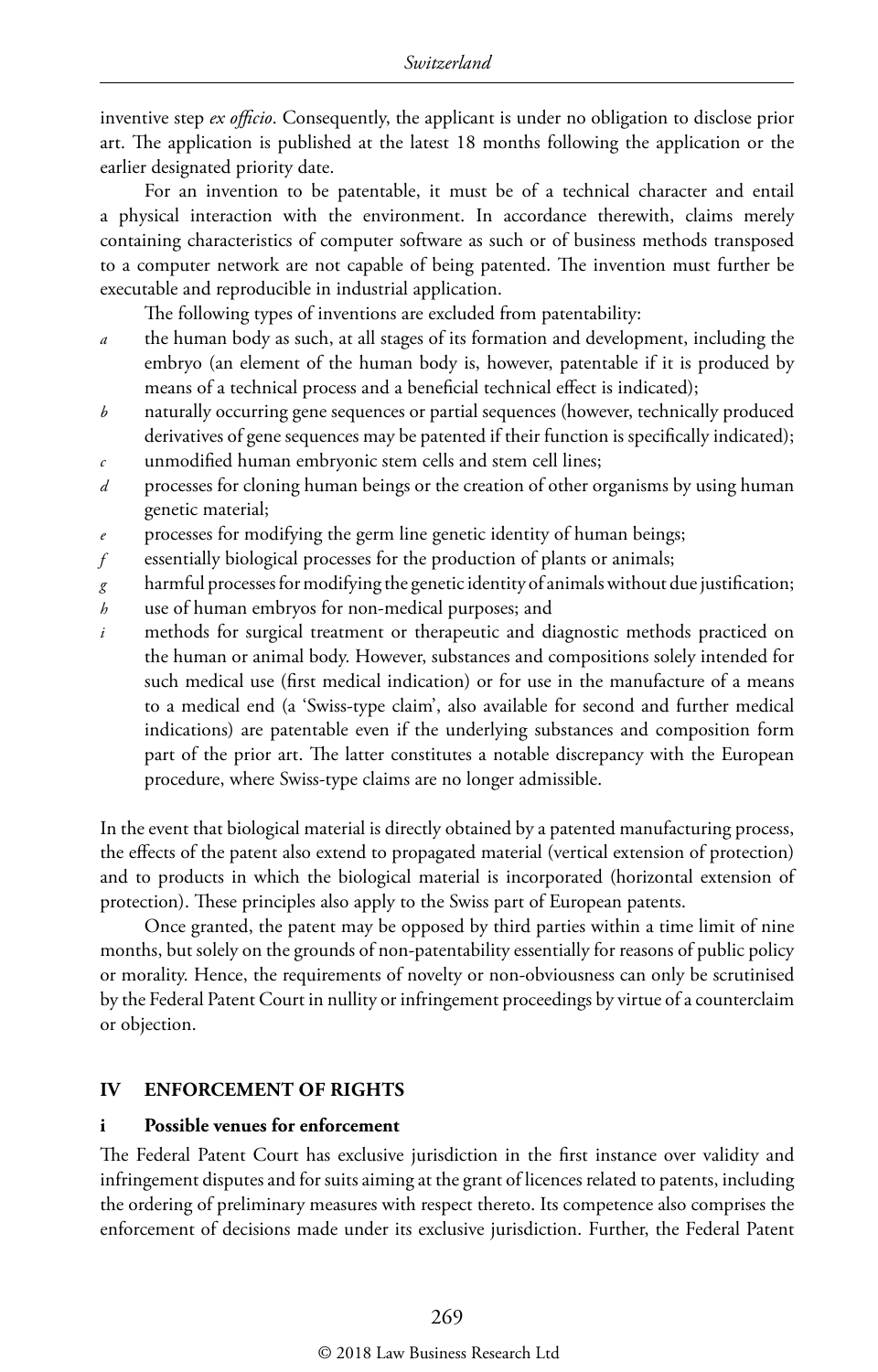Court has concurrent jurisdiction in other civil actions with a factual connection to patents, such as the right to patents or the assignment of patents. This is particularly interesting in disputes where the Federal Patent Court's technical expertise is sought by the claimant.

In addition to civil claims, criminal proceedings and border control measures may be envisaged by the patentee. In case of a suspected imminent import, export or transit of goods that infringe a patent that is valid in Switzerland, the customs administration may withhold – either on its own initiative or on request of the patentee or the licensee of the patent – the concerned goods for a period of up to 10 working days (extendable to a maximum of 20 working days) to allow the applicant to institute proceedings for preliminary measures.

The Federal Patent Court is also competent with regard to the defence of patent invalidity, independent of whether such defence is raised in the form of an objection, a counterclaim or a distinct revocation action. Hence, if – on a preliminary question or defence basis – the question of the nullity or infringement of a patent is at stake before an ordinary civil law court, the latter stays the proceedings and sets a reasonable time limit to file an independent revocation or infringement action before the Federal Patent Court. If no such action is filed, the seized court will resume the proceedings and disregard the preliminary question or defence. In case the defendant party files a counterclaim for revocation or infringement before an ordinary civil law court, the latter completely loses its competence and refers both actions to the Federal Patent Court.

Finally, arbitral decisions on patent infringement and validity rendered by an arbitral tribunal having its seat in Switzerland are enforceable in Switzerland. The Institute will only act upon an arbitration ruling if a certificate of enforceability is produced. Such certificate will be issued by the High Court of the canton in which the arbitral tribunal is seated. Regarding the enforceability of foreign arbitral decisions the Convention on the Recognition and Enforcement of Foreign Arbitral Awards (the New York Convention) is applicable.

#### **ii Requirements for jurisdiction and venue**

The patentee is entitled to demand the cessation of or desistance from infringements if infringing acts are imminent or have already occurred, and to claim damages in case such infringing acts have been performed voluntarily or through negligence. Further, an action for a declaratory judgment may be filed, provided that the plaintiff shows a qualified interest. Such interest is given, where an unclear and enduring legal situation that cannot be remedied by other means exists. Hence, if the plaintiff can bring an action for infringement, it is usually deprived of an interest to obtain a declaratory judgment.

Exclusive licensees may procure injunctions and claim damages independently and on their own right, unless excluded by the licence agreement. Non-exclusive licensees must procure title to sue from the patentee. However, pursuant to Article 75 of the Federal Patent Act licensees of any type may join an action for damages instituted by the patentee in order to claim their own loss or damage.

Nullity actions may be brought by anyone demonstrating a legitimate interest in defeating the patent. The thresholds for showing such interest are rather low, an actual or potential competitive relation with the patentee is deemed sufficient. Non-challenge clauses in licence agreements should in principle prevent the licensee from having the patent revoked. However, such clauses are contested with regard to European competition law.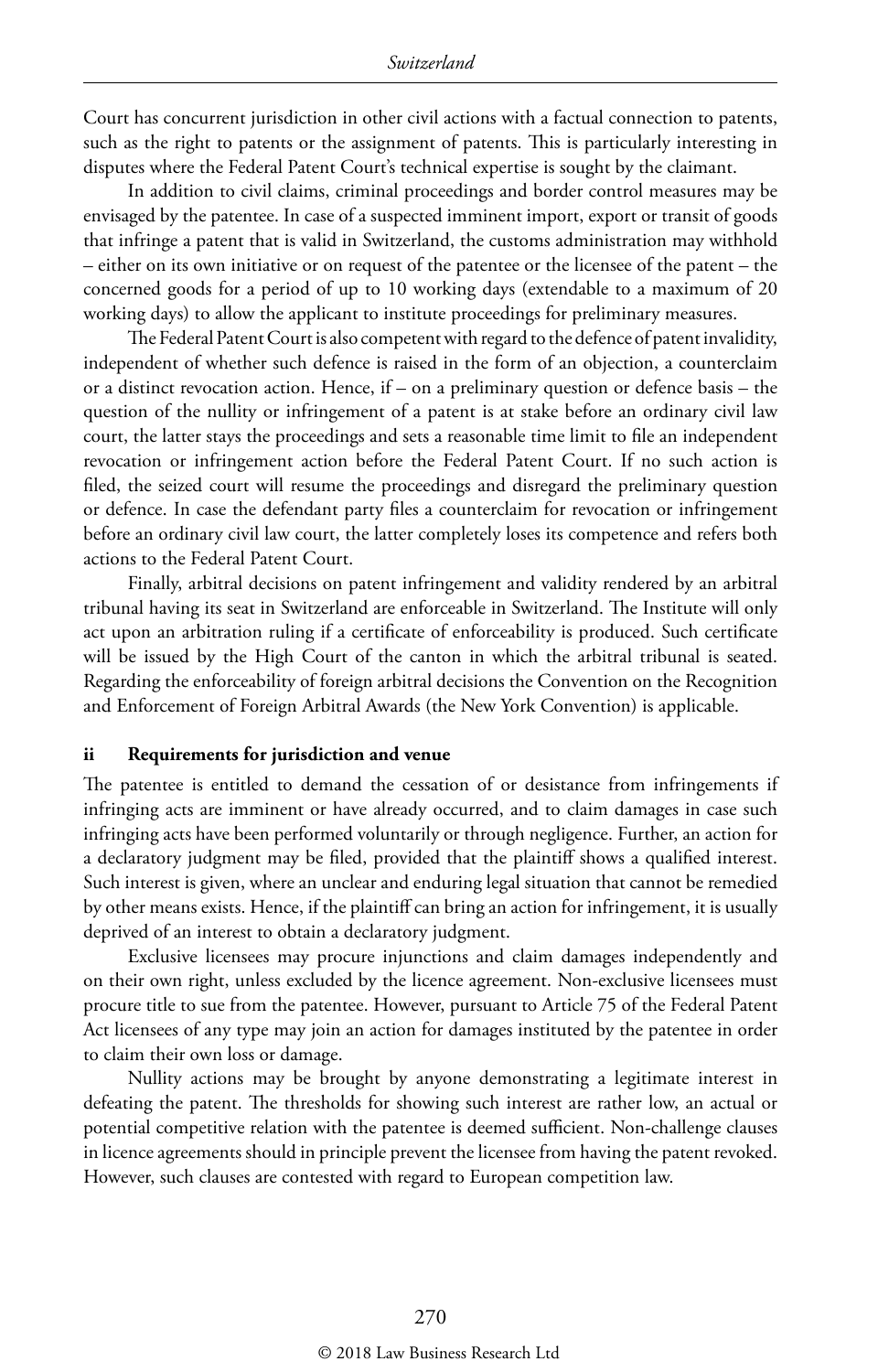# **iii Obtaining relevant evidence of infringement and discovery**

As a matter of principle in Swiss civil procedure law, the parties to the proceedings have to produce the relevant evidence in support of their allegations. Fact-finding attempts comparable to pretrial discovery are stigmatised as fishing expeditions.9 However, there are two procedural mechanisms to obtain an adversary's evidence even before filing the lawsuit on the merits.

First, a patentee requesting preliminary measures may demand that the Federal Patent Court orders a precise description of the allegedly unlawful products manufactured or processes used. The applicant must provide *prima facie* evidence that an existing claim has been infringed or an infringement is suspected to occur. If the opposing party claims that a manufacturing or trade secret is involved, the Federal Patent Court will take the necessary measures to safeguard such secret; for instance, by conducting the procedure for establishing the description *ex parte*. Such exclusion, however, does not necessarily extend to the applicant's attorney or patent attorney, who may be bound to secrecy by the court with regard to his or her clients and ordered to hand in his or her notes to the court.<sup>10</sup>

Second, the Federal Code of Civil Procedure allows for a request to be made to the court to take preliminary evidence if the applicant makes it plausible that the evidence is at risk, in particular that it may disappear, or if another legitimate interest is established.

The scope of the taking of evidence is confined to the establishment of facts that are legally relevant and disputed by the parties. For instance, a request to disclose the identity of an unspecified manufacturer of allegedly infringing products is not permissible.11 Further, the alleged infringer cannot be compelled to release documentary evidence. The taking of evidence is, therefore, confined in practice to the seizure or visual inspection of infringing goods or methods, examination of witnesses, procurement of expert opinions or the release of documents in the hands of third parties.

As an alternative to preliminary measures pertaining to the taking of evidence, the plaintiff may also specify documentary evidence in the hands of the defendant or third parties to be released. As said above, the defendant is not obliged to meet such a request. However, refusal of such release will be considered by the court in the course of the appraisal of the evidence on file. Third parties on the other hand are obliged to comply with a court's order to release documentary evidence.

Last, the patentee is entitled to demand disclosure of information pertaining to the sources, quantities and recipients of infringing products.

#### **iv Trial decision-maker**

The Federal Patent Court is a specialised court constituted by two permanent judges and 41 non-permanent judges, of whom 28 are technical experts and 13 have a legal education. All of them have proven knowledge of patent law. In regular proceedings, the panel is composed of three, five or seven judges and always includes jurists and technically trained specialists. In proceedings regarding preliminary measures, the chairman usually rules as a single judge

<sup>9</sup> As expressly declared by the Federal Patent Court, 27 April 2012, S2012\_006, cons. 7.

<sup>10</sup> Federal Patent Court, 30 August 2013, S2013\_008, cons. 7.

<sup>11</sup> Federal Patent Court, 12 June 2012, S2012\_006, cons. 7.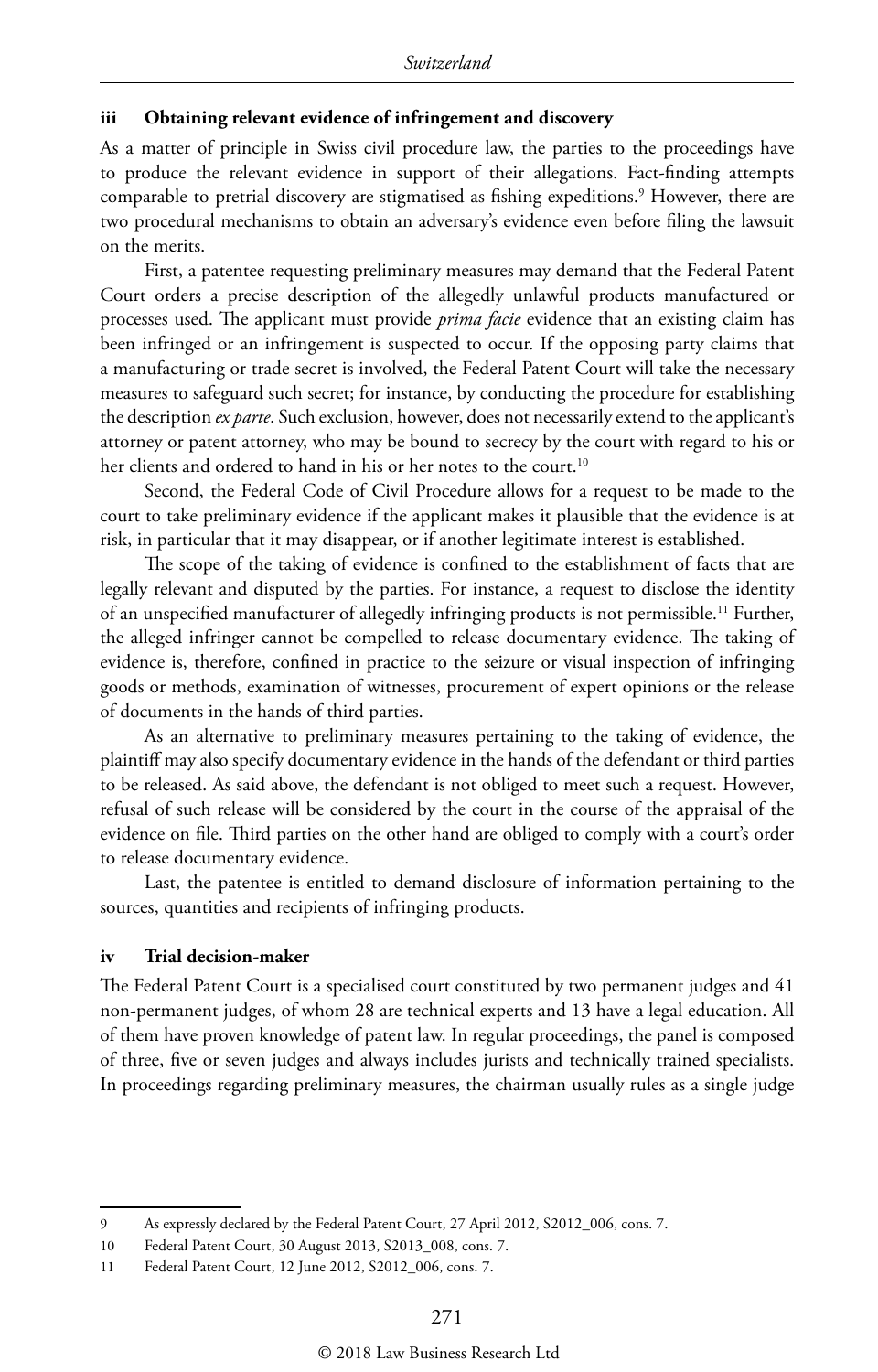on procedural aspects and appoints a panel of three judges whenever deemed appropriate for legal or factual considerations. Also, if the understanding of a technical issue is of particular significance, decisions regarding preliminary measures must be made in a panel of three.

#### **v Structure of the trial**

Proceedings before the Federal Patent Court are governed by the Federal Civil Procedure Code, unless otherwise provided in the Federal Patent Act or in the Federal Act on the Federal Patent Court. Further, the Federal Patent Court has issued guidelines on the conduct of its proceedings, which are also available in English.12

Proceedings in patent disputes are initiated by submission of the plaintiff's written statement of claim outlining the relevant facts and offering the supporting evidence. After receipt of the statement of claim, the Federal Patent Court designates one of the three official languages in Switzerland – being German, French and Italian – as the language of the proceedings. Generally, the language used in the statement of claim is chosen, provided that it is one of the official Swiss languages. Nevertheless, the parties are allowed to express themselves in motions and – subject to a three-week prior notice – in oral hearings in another of the official Swiss languages than the designated language of the proceedings. Further, English may be used subject to the consent of the Federal Patent Court and both parties. However, the judgment and procedural rulings will be drafted in one of the official languages in any event. For example, in 2017, in five out of 26 ordinary proceedings the parties mutually agreed to use English in submissions and hearings instead of one of the official languages of Switzerland.<sup>13</sup>

After submission of its statement of claim, the plaintiff is ordered to pay an advance on the court fees. Simultaneously, the defendant is served with the statement of claim for its attention. As the Federal Patent Court has changed its practice regarding the payment of the court retainer fee in ordinary proceedings, the plaintiff has to pay an advance on only half of the expected court costs for a decision. Upon receipt of the advance payment the court sets a time limit to the adverse party to submit its statement of defence.

Upon receiving the statement of defence, or, in the case of a counterclaim, upon receiving the reply and defence to counterclaim, an instruction hearing generally takes place, in which the chairman or the instructing judge and the designated technically trained judge participate. After a discussion with the parties on the matter in dispute, the court delegation will proceed with a preliminary assessment of the matter off the record and will attempt to bring about a settlement. If no settlement is achieved, the proceedings will usually continue with another exchange of briefs.

At the end of the exchange of briefs, the main hearing takes place. If a judge's expert opinion is rendered, the parties are given the opportunity to submit their positions regarding the opinion. Thereafter, the procedure of taking evidence takes place. However, up until now, no such procedure has been performed by the Federal Patent Court. As stated in Section IV.iii, above, the object of the procedure is to establish the facts that are legally relevant and disputed by the parties. The plaintiff normally carries the burden of proof in infringement proceedings. However, regarding an invention concerning a process for the manufacture of a new product

<sup>12</sup> Guidelines on Proceedings before the Federal Patent Court (effective from 1 January 2016), available at: www.bundespatentgericht.ch (last visited 26 March 2018).

<sup>13</sup> Annual Report 2017 of the Federal Patent Court, available at: www.bundespatentgericht.ch (last visited 26 March 2018).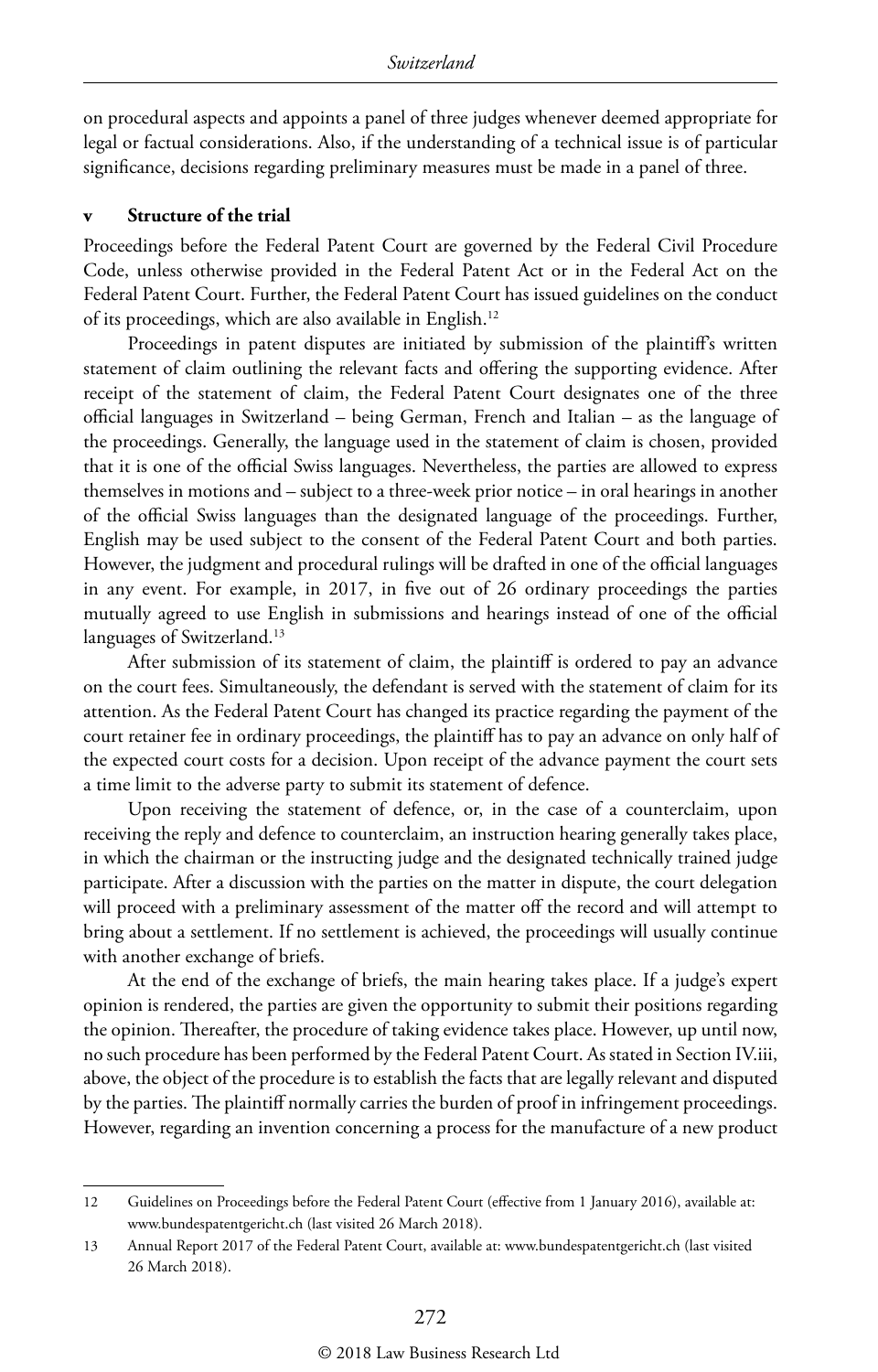the burden of proof is reversed in the way that every product of the same composition shall be presumed to have been fabricated by the patented process until proof to the contrary has been provided. The same applies to a process for the manufacture of a known product if the patentee shows probable cause of a patent infringement.

#### **vi Infringement**

Pursuant to Article 66 of the Patent Act, use or imitation of a patented invention is deemed an infringement (i.e., literal and equivalent infringements are prohibited). The Federal Patent Court adapted the previous Swiss doctrine of equivalents to the prevailing standards in continental Europe. Hence, equivalent infringement takes place if the following three criteria are met: (1) a product or process substitutes certain functional characteristics of a patent claim (same effect), while (2) the substitutive characteristics must be evident to an expert in the art in view of the patented teaching (accessibility), and (3) are considered by such expert as a solution of equal value with respect to the patent claim as literally stated in light of the description (equal value).<sup>14</sup> The third element emphasising the importance of the literal patent claim for the determination of the equivalence was absent in the past practice of the Swiss cantonal courts and the Federal Supreme Court.

#### **vii Defences**

Defences may be asserted in the course of the infringement proceedings or by way of an independent action against the patentee (see Section IV.i, above). Apart from non-infringement, the most popular defence against an infringement action is patent invalidity, which may be asserted based on lack of novelty, lack of inventive step, non-patentability, or insufficient disclosure of the invention for it to be carried out by a person skilled in the art. Further, a patent can be revoked if the subject matter of the patent goes beyond the content of the initial patent application or if the patentee was not entitled to be granted the patent (e.g., because the invention was made by someone else).

As a less common defence, the alleged infringer may argue that the incriminated use is exempted from patent protection because of private use or other privileged purposes or because of exhaustion of rights (see Section I.i, above). Further, a compulsory licence may be claimed if the respective prerequisites are met. Compulsory licences are available *inter alia* for facilitating the use of dependent inventions purporting a major technical advance, in the absence of sufficient exploitation of a patent in Switzerland, if public interest so demands, as a remedy for anticompetitive behaviour in the field of diagnostics, or for the export of pharmaceutical products to developing countries.

<sup>14</sup> Federal Patent Court, 21 March 2013, S2013\_001, cons. 17.2, specified and confirmed by Federal Patent Court, 25 January 2016, O2014\_002, cons. 6.5.2.2 and Federal Patent Court, 9 March 2017, O2015\_004, cons. 4.5.2 and 4.6; see also Federal Supreme Court, 20 October 2017, 4A\_208/2017, cons. 5; Federal Patent Court, 21 December 2017, O2017\_019, cons. 3.2; Federal Patent Court, 6 December 2016, S2016\_004, cons. 4.5.2 et seq.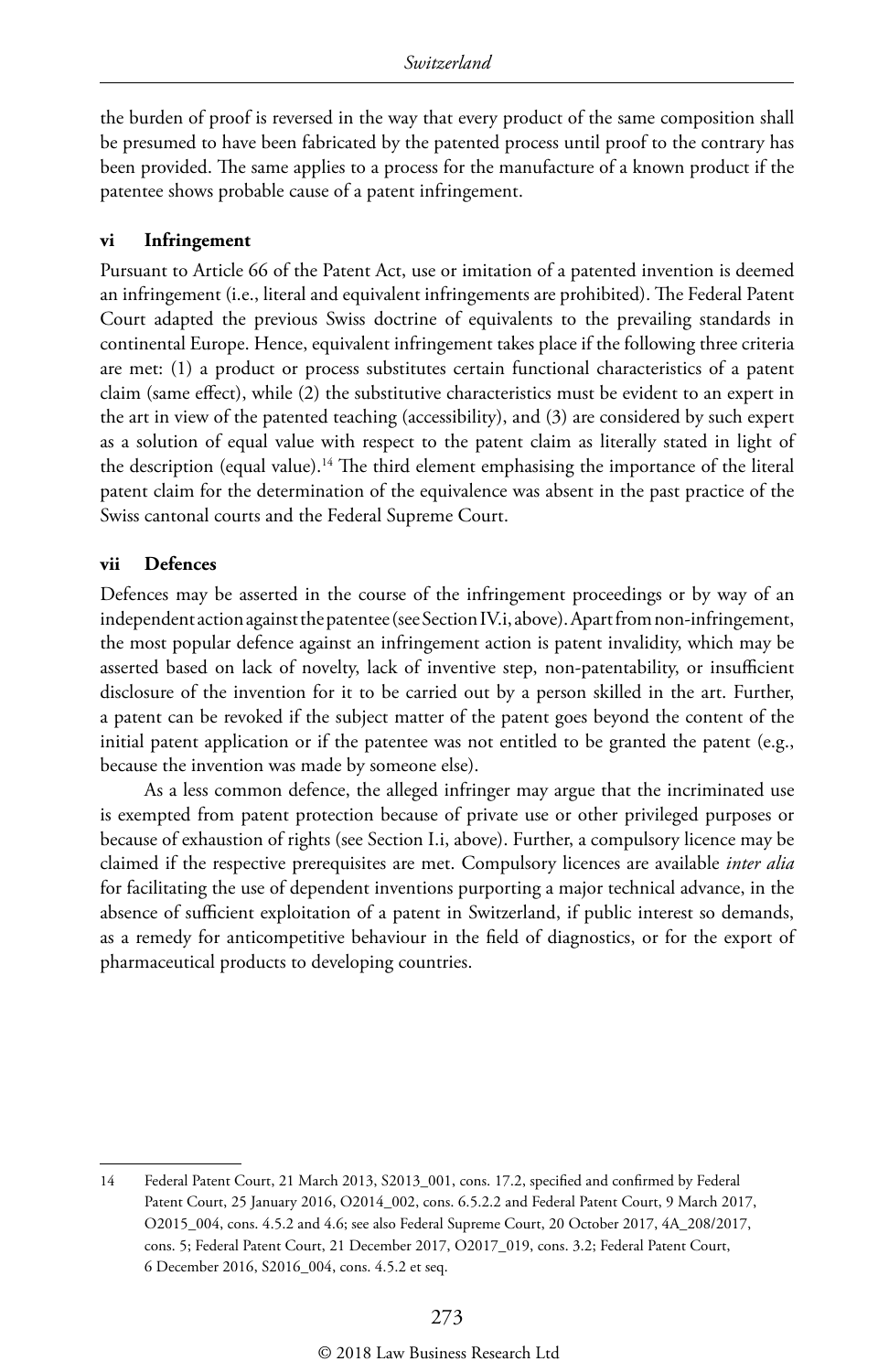## **viii Time to first-level decision**

The Federal Patent Court aims to render a first instance judgment within 12 months of the commencement of proceedings. Hence, the parties are confronted with relatively short time limits to submit their briefs, ranging between four and six weeks, and limited possibilities to request an extension of time limits.

#### **ix Remedies**

The main remedies available to the patentee are injunctions and compensation of damages. Further, surrender of documents and information disclosing the source, quantities and recipients of infringing products can be ordered by the court.

With respect to monetary claims for compensation of damages or disgorgement of unlawfully attained profits, the plaintiff may in a first step demand disclosure of evidence relevant for the quantification of the claimed amount, which will then be pursued in a second step. Three alternative calculation methods are recognised by the courts: proof of the actual loss of profits, licence analogy and conclusion by analogy based on the profits of the infringer.<sup>15</sup> There are no punitive damages in Switzerland.<sup>16</sup>

Under the concept of licence analogy, the damage actually suffered is substituted by a fictitious reasonable royalty that would have been due if the adverse parties had entered into a licence agreement. However, according to the Federal Supreme Court, the plaintiff must establish a causal link between the hypothetical damage and the conduct of the infringer; in other words, evidence that a licence agreement could possibly have been concluded is required.17 This requirement defeats the concept of licence analogy in the majority of cases, but the plaintiff may demand the same by taking recourse to the concept of unjust enrichment in the amount of the infringer's savings commensurate to a fictitious reasonable royalty rate.

Injunctions may also be obtained by way of preliminary measures, provided that the plaintiff shows credibly that the patent is infringed or an infringement is imminent, he or she is likely to suffer irreparable harm because of such infringement, and there is urgency. In case of particular urgency, preliminary measures may be ordered immediately and without hearing the opposing party. However, *ex parte* injunctions are rarely granted. With respect to *ex parte* injunctions based on domestic patents, it should be noted that the plaintiff must produce *prima facie* evidence on the validity of the patent, such as an official search report, because there is no *ex officio* examination of novelty as a prerequisite for patent grant.18 If an infringer expects an attempt by the patentee to obtain an *ex parte* injunction, it may lodge a preventive protective writ with the Federal Patent Court outlining the defence against the anticipated allegations.

#### **x Appellate review**

Judgments rendered by the Federal Patent Court may be appealed to the Federal Supreme Court. In general, solely points of law may be invoked, the findings of facts can be challenged only in very limited circumstances.

<sup>15</sup> Federal Supreme Court, 19 December 2005,132 III 379, cons. 3.2.

<sup>16</sup> Federal Supreme Court, 10 October 1996, 122 III 463, cons. 5cc.

<sup>17</sup> Federal Supreme Court, 19 December 2005,132 III 379, cons. 3.3.

<sup>18</sup> Federal Patent Court, 24 May 2013, S2013\_005, cons. 3, confirmed by the Federal Patent Court, 9 February 2015, S2015\_001, cons. 6.1.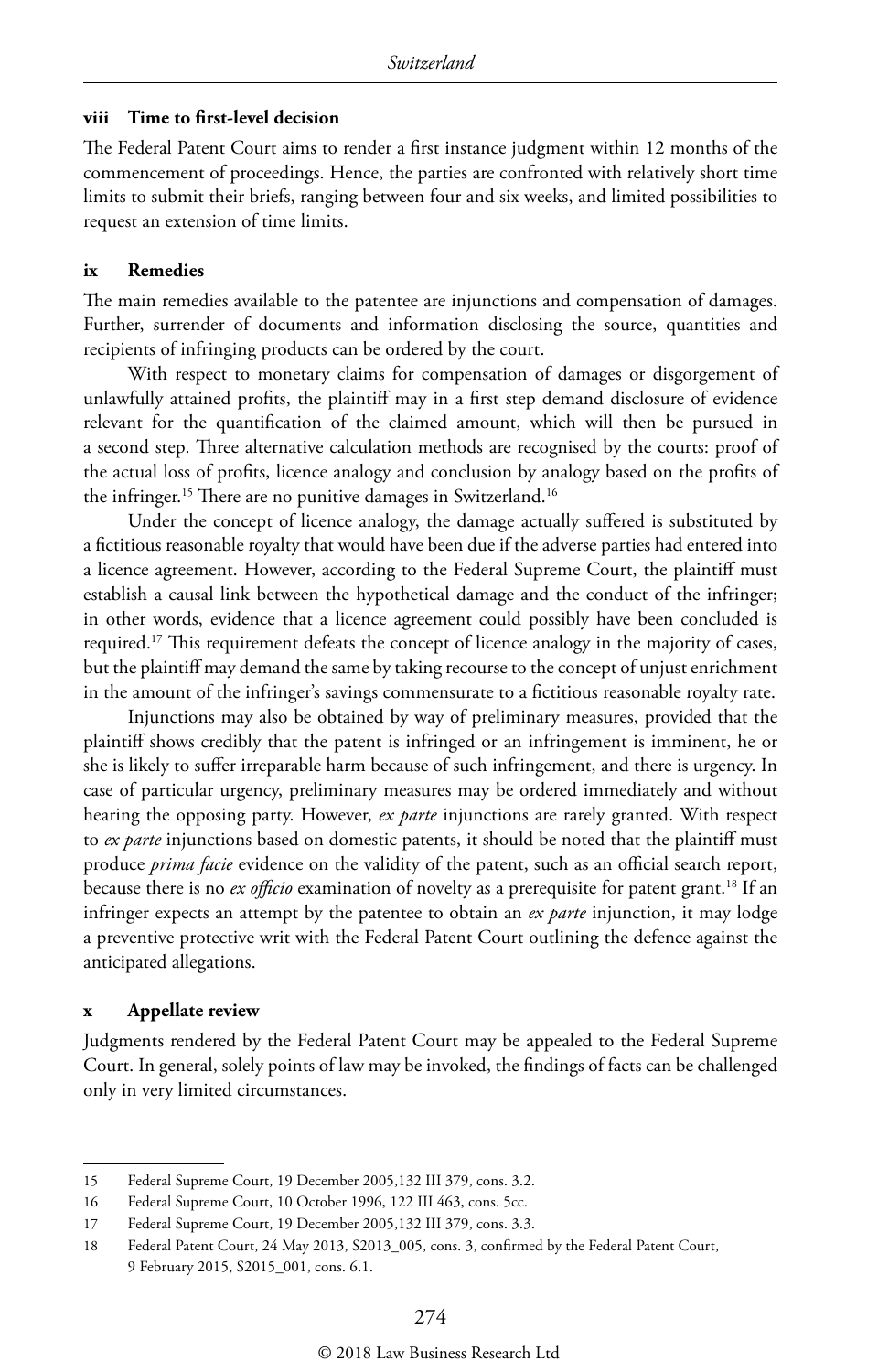Preliminary rulings are considered as intermediary orders and are, therefore, solely appealable if they are capable of causing irreparable legal prejudice to the appellant and in general only on the grounds of violations of constitutional rights.

#### **xi Alternatives to litigation**

Since the objections admissible in oppositions brought against domestic patents before the Institute are very limited (see Section III, above), opposition is only a viable alternative to litigation if directed against a European application within nine months of the grant of the right in the patent.

# **V TRENDS AND OUTLOOK**

With regard to patent law, the current reform focuses, *inter alia*, on improving the conditions for biomedical research and industry as well as medical treatment of children and patients with rare diseases. The Swiss Parliament adopted the revised Federal Therapeutics Act and Patent Act in March 2016. As an incentive for research, a six-month SPC extension for paediatric pharmaceuticals and a data exclusivity period of 10 years for products for paediatric use and of 15 years for products for rare diseases will be introduced. Following the adoption by the Swiss parliament, the public consultation process on the implementing provisions ended in autumn 2018. However, the date of entry into force of the revised Acts and Ordinances has not yet been determined.

Although Switzerland will not participate in the unitary patent and Unified Patent Court scheme of the European Union, this new patent system will also benefit patent applicants in Switzerland by enabling them to obtain patent protection with unitary and immediate effect in the respective EU Member States, through one application with the European Patent Office only.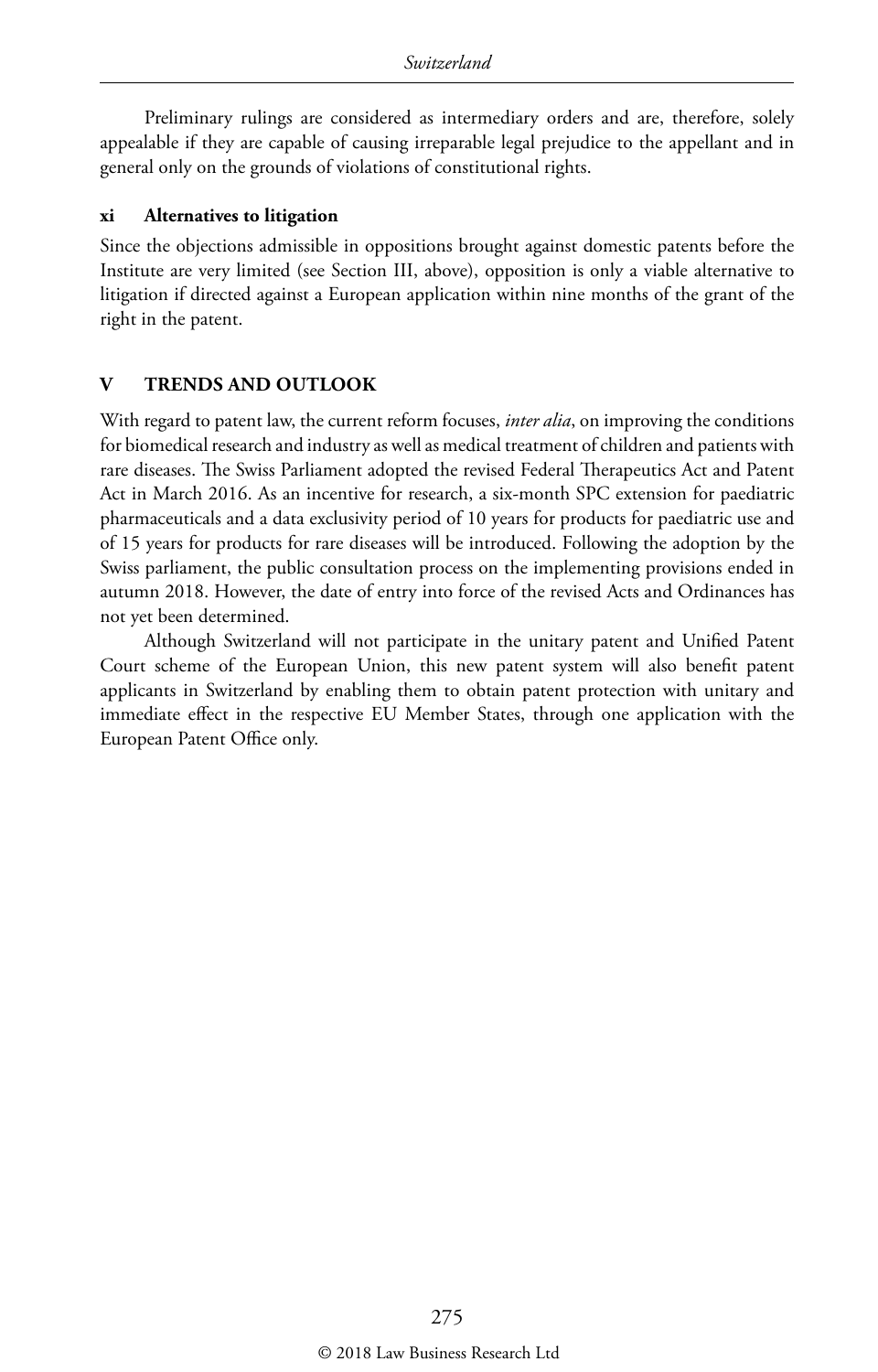# ABOUT THE AUTHORS

## **ANDREA STRAHM**

#### *Wenger Plattner*

Andrea Strahm is a partner in the intellectual property practice area. She advises both companies and private clients on how to protect, enforce and defend rights across the globe in relation to trademarks, copyright, domains and designs. She also has special expertise in competition matters, including unfair competition, and moral rights.

Andrea Strahm drafts contracts covering these areas, including R&D and licence agreements. She has extensive experience and in-depth knowledge in her field. Thanks to her intellectual property expertise, Andrea Strahm is one of the few attorneys at law to have been accepted as a member of the Association of Swiss Patent and Trademark Attorneys (ASPTA).

As a result of her extensive experience, Andrea Strahm has links with specialist law firms throughout the world, enabling her clients to benefit from professional advice in foreign jurisdictions.

#### **MARTINA BRAUN**

#### *Wenger Plattner*

Martina Braun is a senior associate and member of the IP and IT and the life sciences and health law teams. She advises and represents clients on all aspects of intellectual property law and information technology, with a particular focus on copyright, trademarks and data protection. One of her key areas of expertise is advising on contract law. She also deals with a wide range of health law matters and the related regulatory issues.

# **YANNICK HOSTETTLER**

#### *Wenger Plattner*

Yannick Hostettler is an associate at Wenger Plattner. He advises and litigates in the fields of intellectual property law, commercial law and employment matters. In these fields, Yannick Hostettler represents individuals and companies before state courts at all levels and arbitral tribunals. Prior to joining Wenger Plattner, he worked, *inter alia*, as a law clerk at a civil court and as a research and teaching fellow for civil law and civil procedure law at the University of Basel.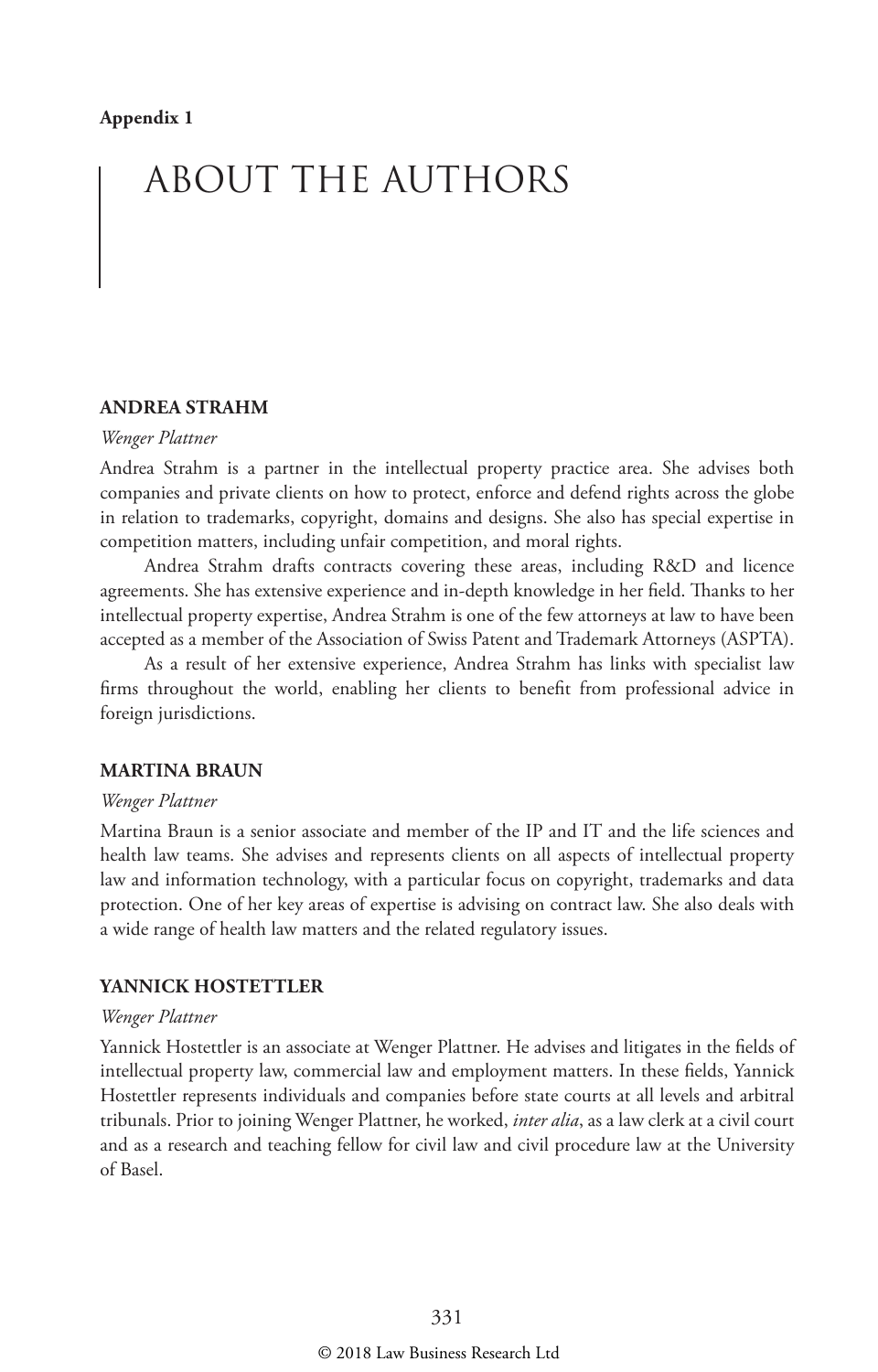# **MELANIE MÜLLER**

# *Wenger Plattner*

Melanie Müller is an associate and a member of the life sciences and health law as well as the IP and IT teams. She advises national and international companies as well as individuals on the full range of life sciences issues, including pharmaceuticals, data protection and administrative law matters. In addition, Melanie Müller specialises in advising national and international clients on intellectual property matters, focusing primarily on trademarks, copyright and licensing.

# **WENGER PLATTNER**

Aeschenvorstadt 55 4010 Basel Switzerland Tel: +41 61 279 70 00 Fax: +41 61 279 70 01 basel@wenger-plattner.ch

Seestrasse 39, PO Box 8700 Küsnacht-Zurich Switzerland Tel: +41 43 222 38 00 Fax: +41 43 222 38 01 zuerich@wenger-plattner.ch

www.wenger-plattner.ch